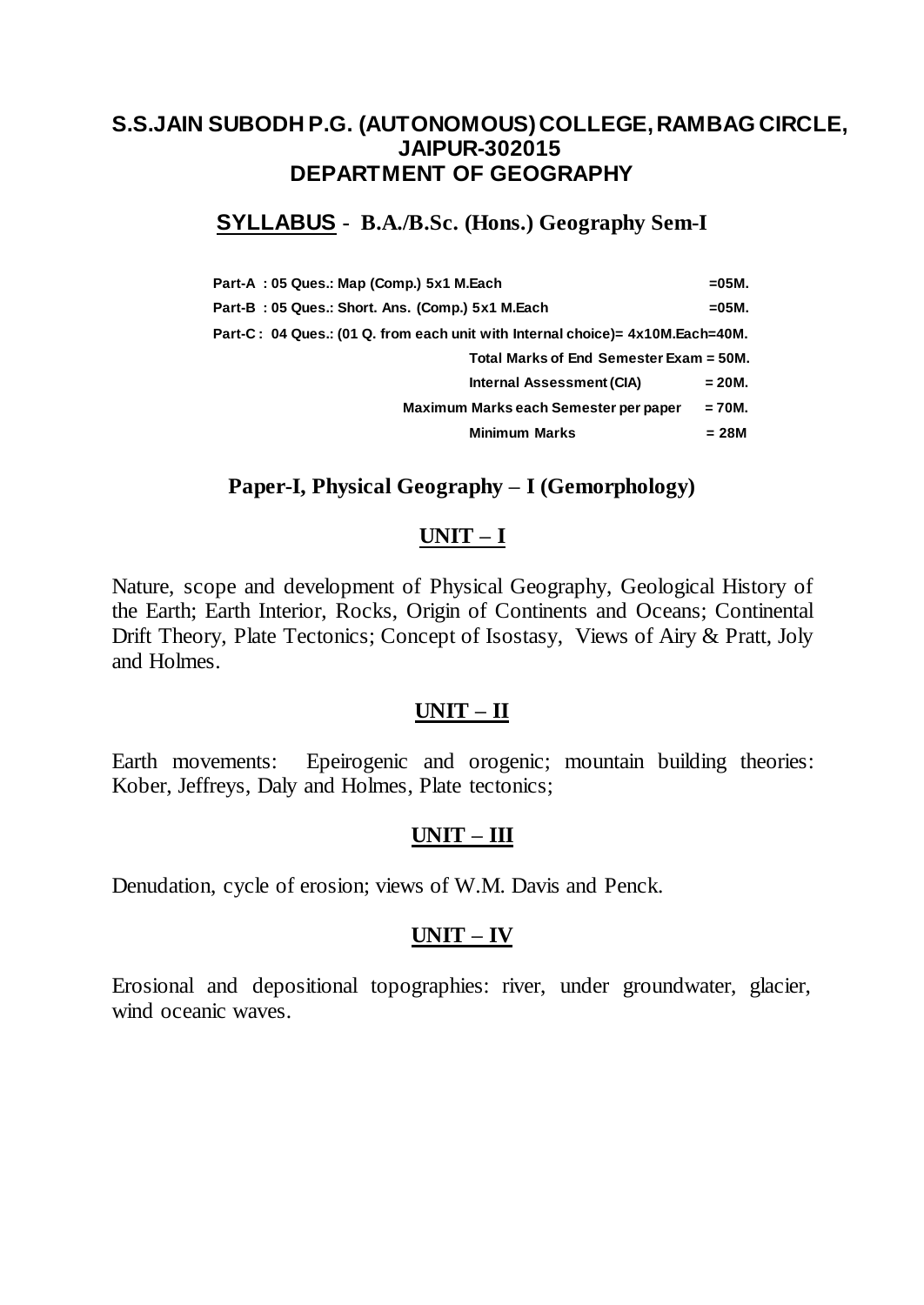# **SYLLABUS - B.A./B.Sc. (Hons.) Geography Sem-I**

| Part-A: 05 Ques.: Map (Comp.) 5x1 M.Each                                       | $= 05M$ . |
|--------------------------------------------------------------------------------|-----------|
| Part-B: 05 Ques.: Short. Ans. (Comp.) 5x1 M.Each                               | =05M.     |
| Part-C: 04 Ques.: (01 Q. from each unit with Internal choice)= 4x10M.Each=40M. |           |
| Total Marks of End Semester Exam = 50M.                                        |           |
| Internal Assessment (CIA)                                                      | $= 20M.$  |
| Maximum Marks each Semester per paper                                          | $= 70M.$  |
| <b>Minimum Marks</b>                                                           | $= 28M$   |

#### **Paper-II, Human Geography**

#### **UNIT - I**

Introduction of Human Geography: Meaning, Definition, Nature, Scope and importance, Braches of Human Geography and its Relation with other Social Sciences.

#### **UNIT-II**

Principles of Human Geography, A Essential elements of Human Geography: Brunhes and Huntington, Approaches to Human Geography.

#### **UNIT-III**

Environmental determinism, Possibilism, Stop and Go Determinism, Contribution of various scholars, Fredrick Ratzel, Miss Ellen Sample, Vidal dela Blache & Huntington.

#### **UNIT-IV**

Races of mankind, Distribution and Characteristics, Early Civilizations, Gangatic, Egyptian and Tigris, Euphartis, Centres of Human Civilization.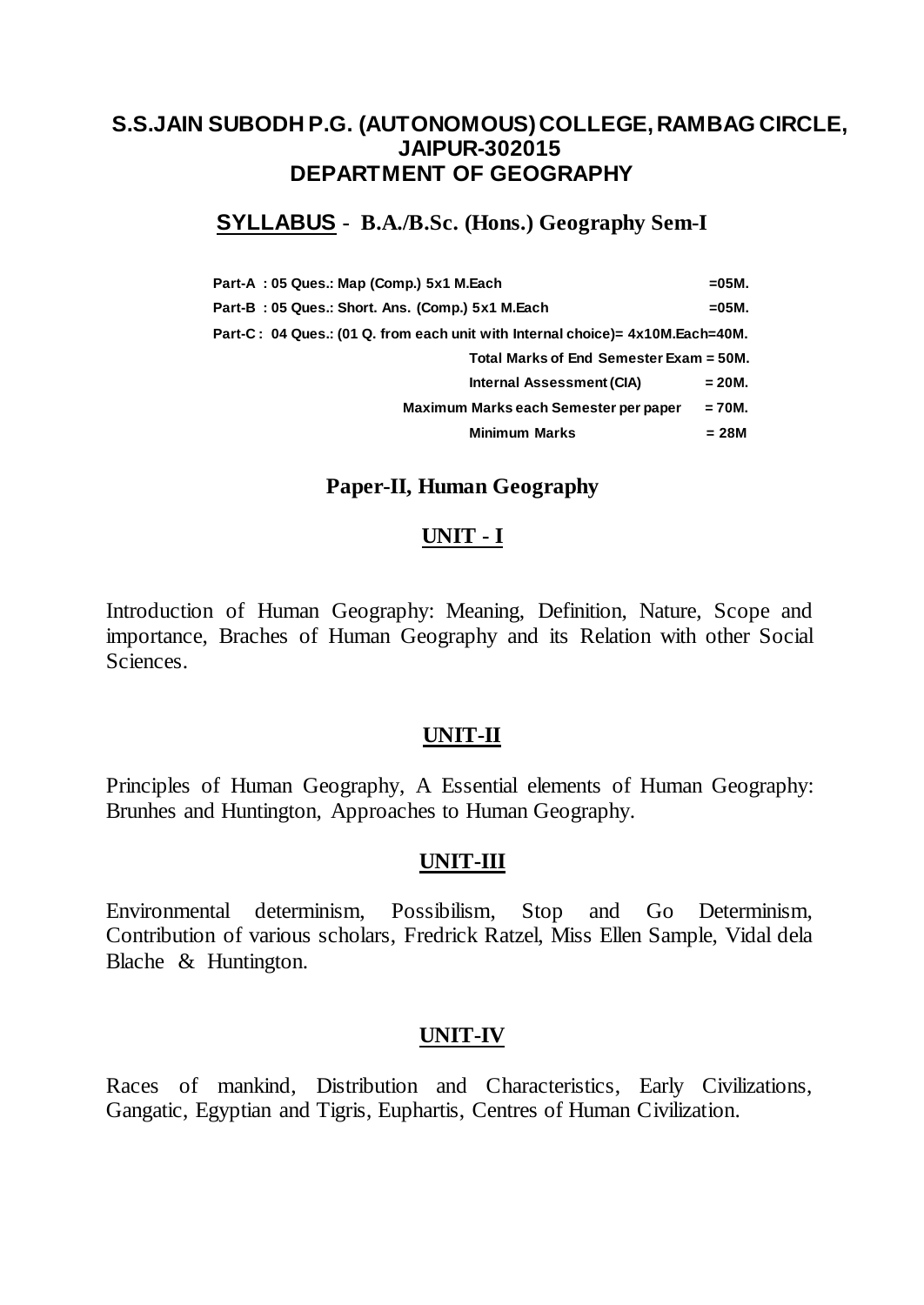## **SYLLABUS - B.A./B.Sc. (Hons.) Geography Sem-I**

| Part-A: 05 Ques.: Map (Comp.) 5x1 M.Each                                       | $= 05M$ . |
|--------------------------------------------------------------------------------|-----------|
| Part-B: 05 Ques.: Short. Ans. (Comp.) 5x1 M.Each                               | $=05M$ .  |
| Part-C: 04 Ques.: (01 Q. from each unit with Internal choice)= 4x10M.Each=40M. |           |
| Total Marks of End Semester Exam = 50M.                                        |           |
| Internal Assessment (CIA)                                                      | = 20M.    |
| Maximum Marks each Semester per paper                                          | $= 70M.$  |
| <b>Minimum Marks</b>                                                           | $= 28M$   |

### **Paper-III, Economics Geography**

### **UNIT-I**

Changing Scope of Economic Geography, Study of the Geographical Factors affecting consumption, Production and Distribution of Principal Raw Materials and Food Stuffs.

### **UNIT-II**

Utilization of Natural Resources and Conservation, Forest, Fissure, Water, Soil & Management.

### **UNIT-III**

Agricultural types and Agricultural Production of the world, Irrigation systems.

### **UNIT-IV**

Important minerals and their distribution iron, Copper, Aluminium, Ureniurn, Coal and Petroleum.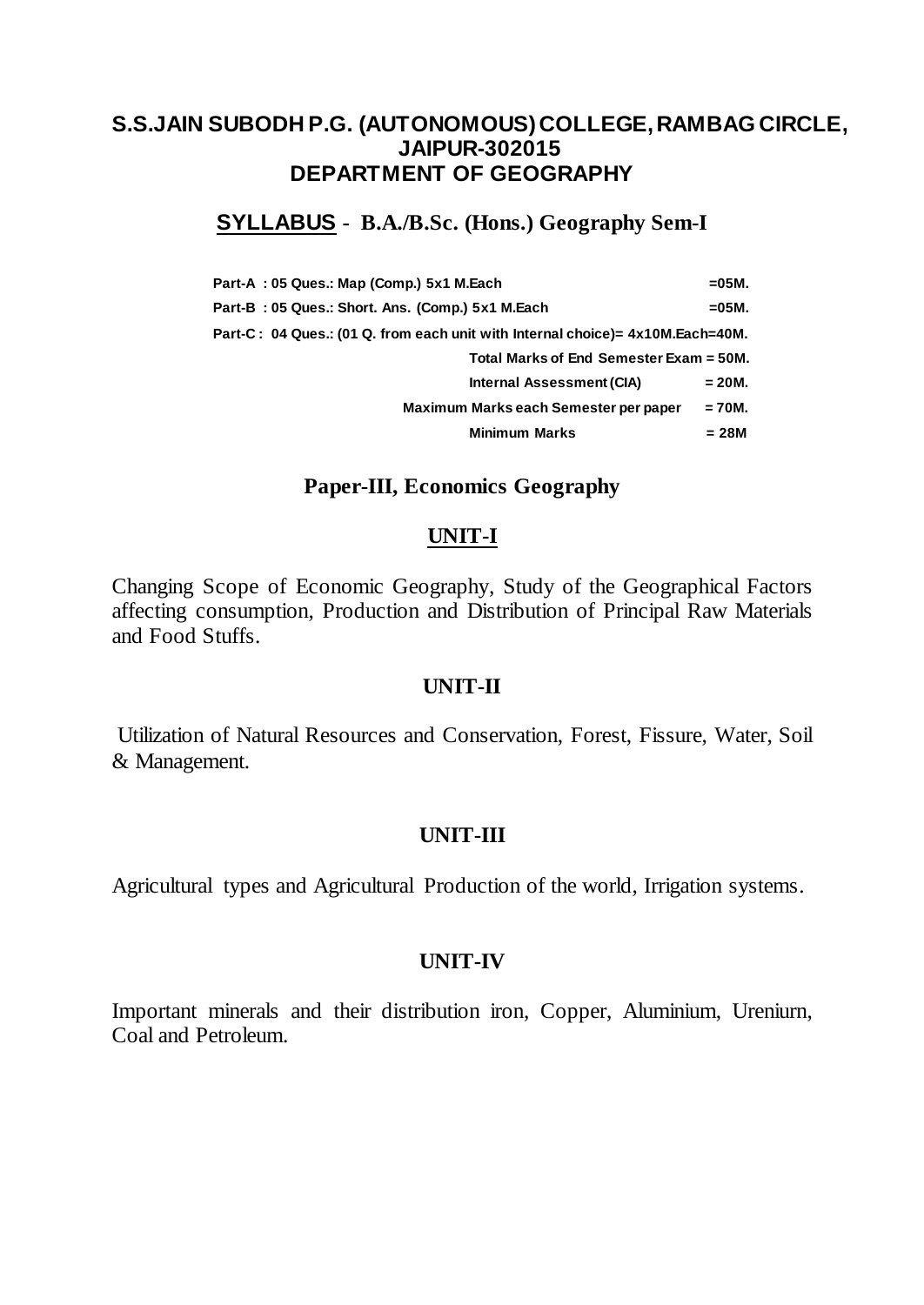## **SYLLABUS - B.A./B.Sc. (Hons.) Geography Sem-I**

| Part-A: 05 Ques.: Map (Comp.) 5x1 M.Each                                       | $=05M$ . |
|--------------------------------------------------------------------------------|----------|
| Part-B: 05 Ques.: Short. Ans. (Comp.) 5x1 M.Each                               | $=05M$ . |
| Part-C: 04 Ques.: (01 Q. from each unit with Internal choice)= 4x10M.Each=40M. |          |
| Total Marks of End Semester Exam = 50M.                                        |          |
| Internal Assessment (CIA)                                                      | $= 20M.$ |
| Maximum Marks each Semester per paper                                          | $= 70M.$ |
| <b>Minimum Marks</b>                                                           | $= 28M$  |

## **Paper – IV Geography of Rajasthan-I (Physical and Cultural Aspects)**

#### **UNIT-I**

Geological structure, Physiographic division of Rajasthan : Western sandy plain, Aravali range, Eastern plains, Hadoti plateau. Climate : Climatic condition in Rajasthan, Climatic regions of Rajasthan. Drought and Famine in Rajasthan, Government programmes to deal with them. Rivers of Rajasthan: Arabian sea drainage system, Bay of Bengal drainage system, Lakes of Rajasthan-Sweet water lakes, Salty lakes, water resource availability, problems and conversation of water.

#### **UNIT-II**

Soil: Classification and distribution of soils in Rajasthan, soil erosion and soil conversation, Desertification. Desert development programme. Aravali Hill Development Programme. Introduction, Factors affecting vegetation : Physical, Climatic, Biotic, Types of natural vegetation, Forest depletion and their conservation, Government steps for improvement, Programmes for their development.

### **UNIT-III**

Factors affecting population, Growth, Distribution and Density of population in Rajasthan, qualitative and quantitative aspects of population, Schedule tribe and Schedule cast, Population Problems and appraise. Introduction, factors affecting the Site and Situation of settlements, types of settlements. Rural and Urban settlements and their pattern. Building materials

#### **UNIT-IV**

Tribes of Rajasthan: Meena, Bhils, Garasia ,their problems, Programmes for their development. Regional planning approach-Regional developments, developed regions, schemes of development, problems.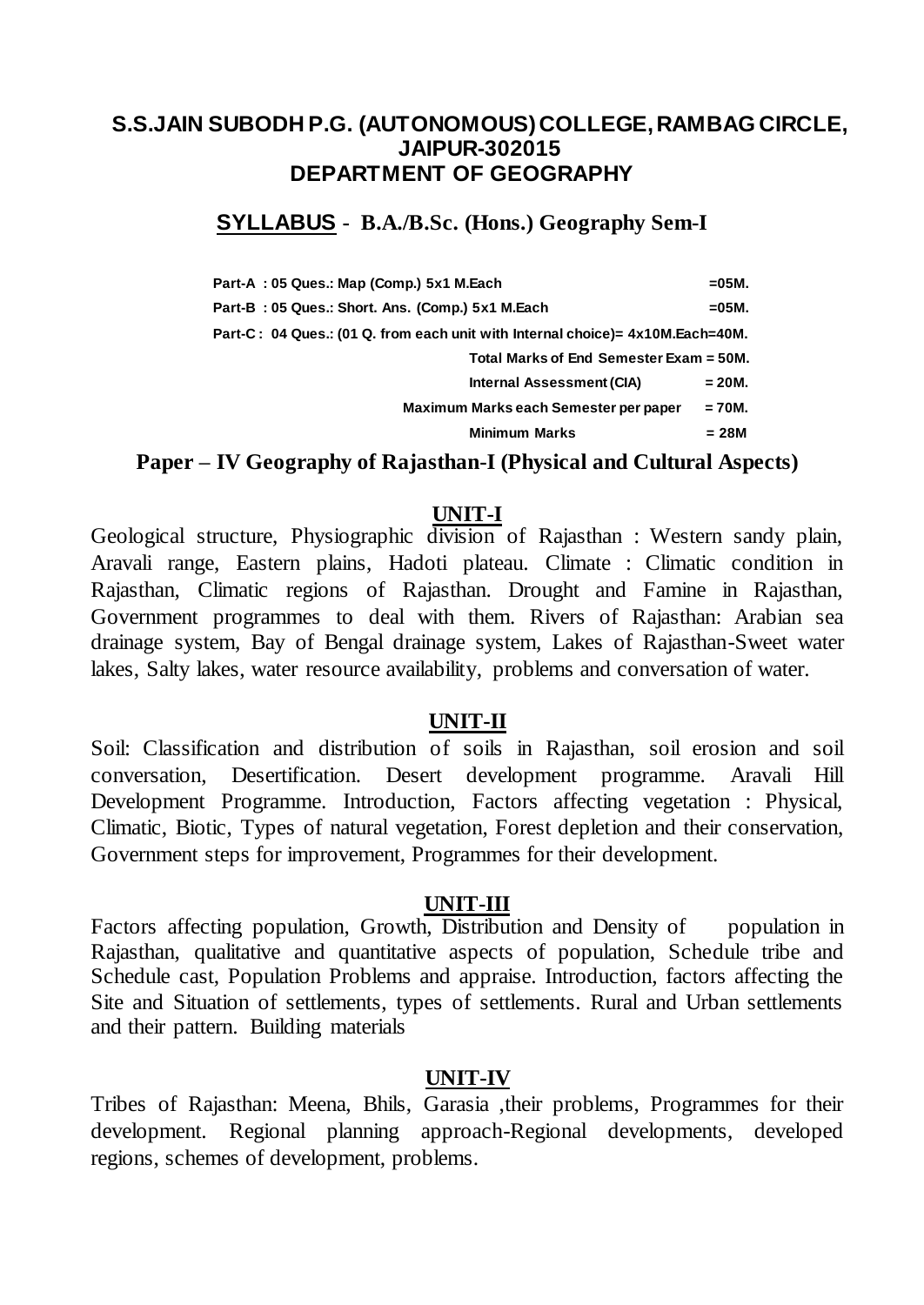## **SYLLABUS - B.A./B.Sc. (Hons.) Geography Sem-I**

**MARKS (EXTERNAL) : 75 MARKS (INTERNAL) : 45 MINI. MARKS : 48**

### **PRACTICALS**

Nature and scope of Cartography, Classification of Maps, Scales (plain, diagonal, comparative, venire). Methods of showing relief: hachures, hill shading, contours. Profiles and their use in landform.

Enlargement and reduction of maps, use of pantograph, representation of temperature, and rainfall data, use of line and bar graphs, isotherms, isobars and isohytes, climograph, hythergraph and climatograph.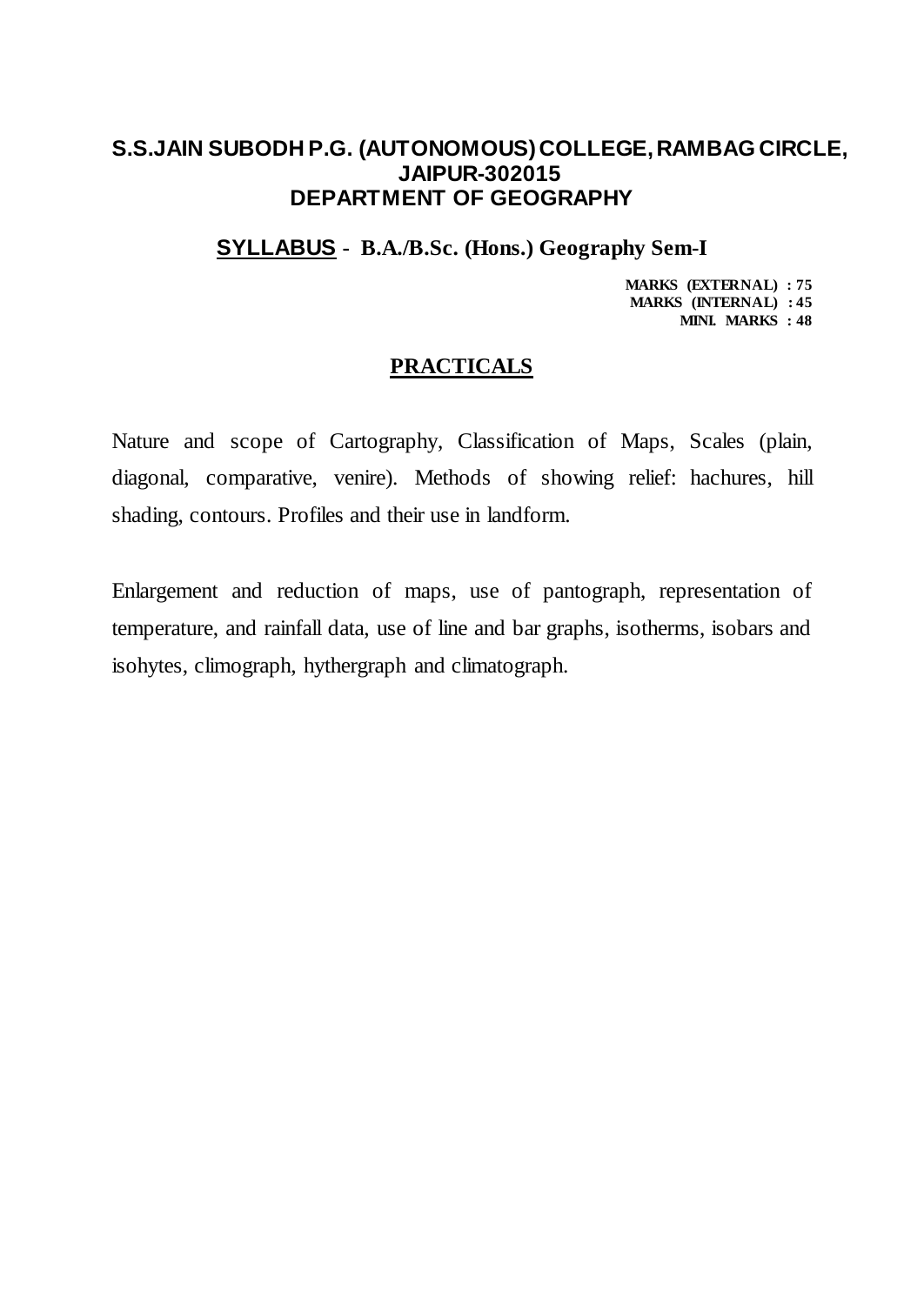## **SYLLABUS - B.A./B.Sc. (Hons.) Geography Sem-II**

| Part-A: 05 Ques.: Map (Comp.) 5x1 M.Each                                       | $= 05M$ . |
|--------------------------------------------------------------------------------|-----------|
| Part-B: 05 Ques.: Short. Ans. (Comp.) 5x1 M.Each                               | $=05M$ .  |
| Part-C: 04 Ques.: (01 Q. from each unit with Internal choice)= 4x10M.Each=40M. |           |
| Total Marks of End Semester Exam = 50M.                                        |           |
| Internal Assessment (CIA)                                                      | = 20M.    |
| Maximum Marks each Semester per paper                                          | $= 70M.$  |
| <b>Minimum Marks</b>                                                           | $= 28M$   |

### **Paper-I, Physical Geography – II (Climatology & Oceonography)**

### **UNIT – I**

Composition and Structure of the Atmosphere, Insolation, Air temperature, Air pressure, Pressure belts and planetary winds, Monsoon and local winds, Humidity, Classification of winds and precipitation.

### **UNIT – II**

Air masses, fronts, cyclones: Tropical and Temperate, Classification of world climates: Koppen and Thorthwaite, general climatic classification.

### **UNIT – III**

Oceem bottam : Pacific, Atlantic and Indian oceans, Ocean Deposits, Horizontal and vertical temperature of oceans, Oceanic salinity, Tides, oceanic waves and currents.

## **UNIT – IV**

Coral reefs and their origin: Views of Darwin and Dana, W.M. Davis, Murray, Classification of marine resources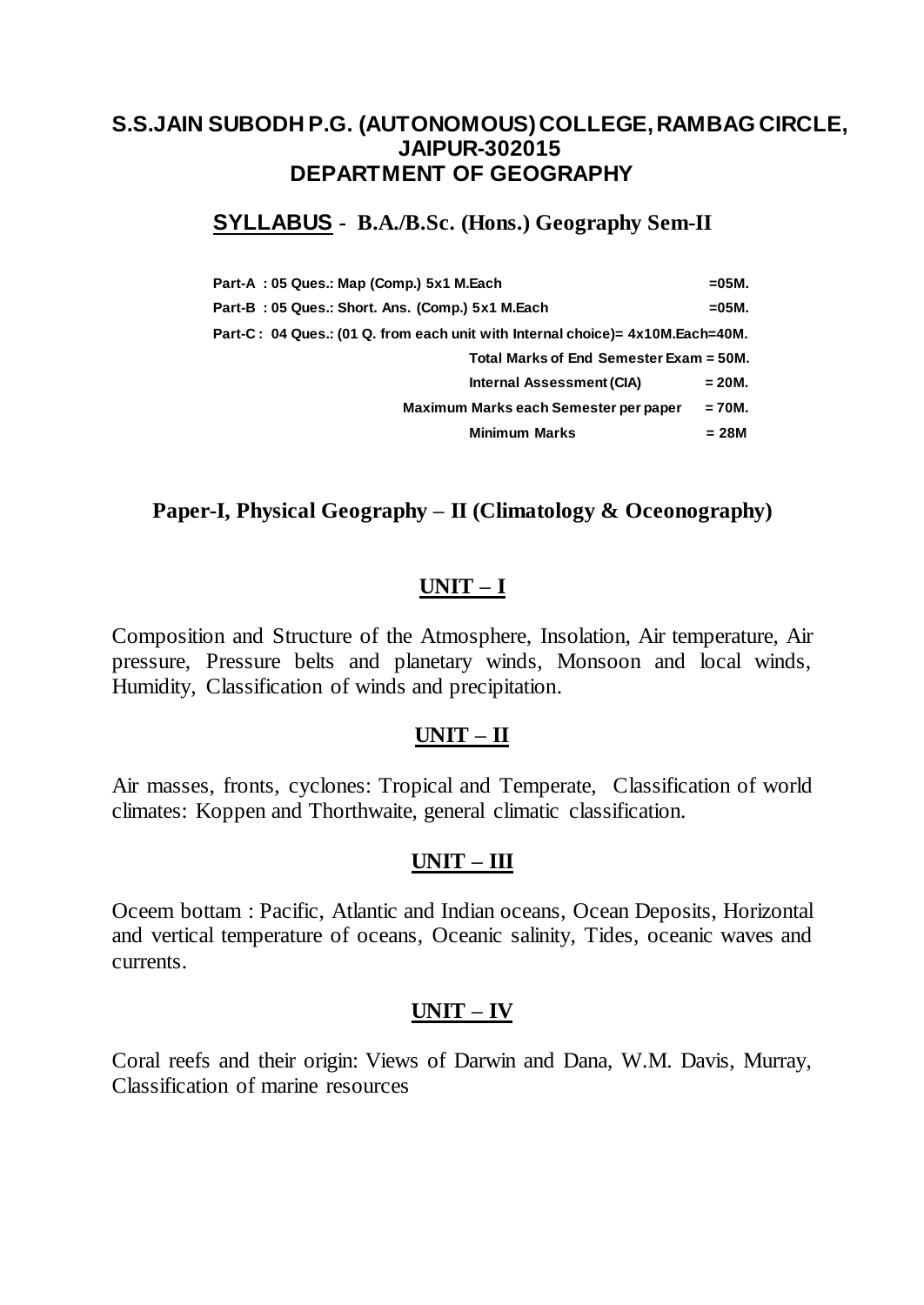# **SYLLABUS - B.A./B.Sc. (Hons.) Geography Sem-II**

| Part-A: 05 Ques.: Map (Comp.) 5x1 M.Each                                       | $=05M$ . |
|--------------------------------------------------------------------------------|----------|
| Part-B: 05 Ques.: Short. Ans. (Comp.) 5x1 M.Each                               | $=05M$ . |
| Part-C: 04 Ques.: (01 Q. from each unit with Internal choice)= 4x10M.Each=40M. |          |
| Total Marks of End Semester Exam = 50M.                                        |          |
| Internal Assessment (CIA)                                                      | $= 20M.$ |
| Maximum Marks each Semester per paper                                          | $= 70M.$ |
| <b>Minimum Marks</b>                                                           | = 28M    |

### **Paper – II, Human Geography – II**

### **UNIT – I**

Human Life and Adaptation of changing environment - Eskimo, Pygmy, Bushmen, Khirgiz, Naga, Bhil, Gands and Santhal.

### **UNIT – II**

Building Materials and House types, Types and Patterns of Rural & Urban settlement.

### **UNIT – III**

Internal structure of cities, Transport foci and centers of specialized services, Principal Human, occupation.

### **UNIT – IV**

Principal Agglomerations, their ecological and distributional aspects, trends of urbanization, movement of mankind: Definition, types, causes and effects in past.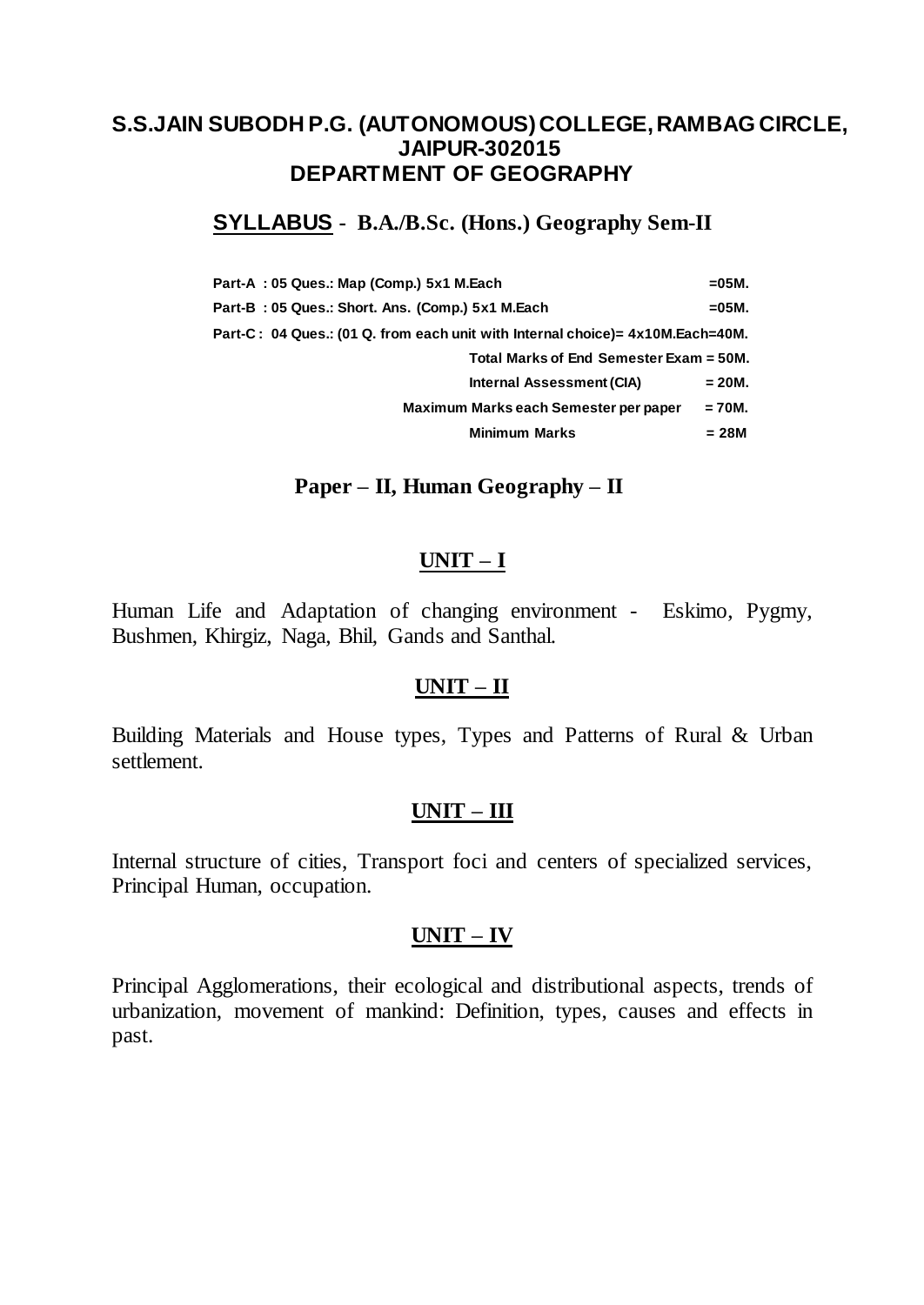# **SYLLABUS - B.A./B.Sc. (Hons.) Geography Sem-II**

| Part-A: 05 Ques.: Map (Comp.) 5x1 M.Each                                       | $=05M$ .  |
|--------------------------------------------------------------------------------|-----------|
| Part-B: 05 Ques.: Short. Ans. (Comp.) 5x1 M.Each                               | $= 05M$ . |
| Part-C: 04 Ques.: (01 Q. from each unit with Internal choice)= 4x10M.Each=40M. |           |
| Total Marks of End Semester Exam = 50M.                                        |           |
| Internal Assessment (CIA)                                                      | $= 20M.$  |
| Maximum Marks each Semester per paper                                          | $= 70M.$  |
| <b>Minimum Marks</b>                                                           | = 28M     |

### **Paper-III, Theories of Economic Geography**

#### **UNIT – I**

Simple model of Economy, Spatial Structure of Economy, Environmental relations of the economic activities.

#### **UNIT – II**

Manufacturing factors of Production : Theories of plant locations, Weber's least cost theory, Losches Economics of location, Isard's space economy, Smith's Spatial Margins.

#### **UNIT – III**

Industrial region of the world, Major Manufacturing Industries and their localisation, Iron and Textile and Chemical.

### **UNIT – IV**

Study of Economic Region's - Damodar Valley, Hoogly and Ruhar, World Trade and Transport, Trade and Trade Routes - Sea, Air and Pipe lines.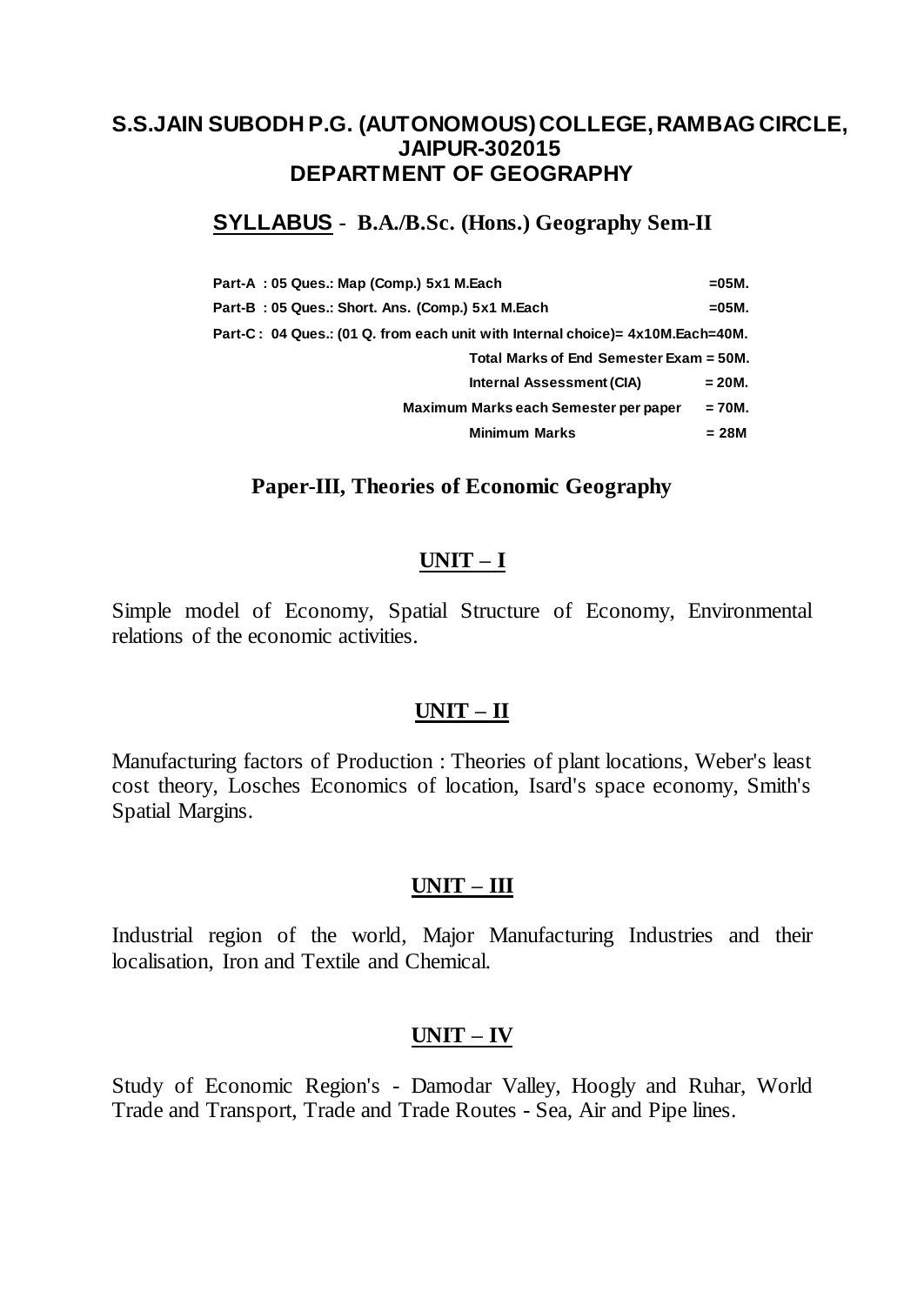## **SYLLABUS - B.A./B.Sc. (Hons.) Geography Sem-II**

| Part-A: 05 Ques.: Map (Comp.) 5x1 M.Each                                       | $=05M$ . |
|--------------------------------------------------------------------------------|----------|
| Part-B: 05 Ques.: Short. Ans. (Comp.) 5x1 M.Each                               | $=05M$ . |
| Part-C: 04 Ques.: (01 Q. from each unit with Internal choice)= 4x10M.Each=40M. |          |
| Total Marks of End Semester Exam = 50M.                                        |          |
| Internal Assessment (CIA)                                                      | $= 20M.$ |
| Maximum Marks each Semester per paper                                          | $= 70M.$ |
| <b>Minimum Marks</b>                                                           | $= 28M$  |
|                                                                                |          |

### **Geography of Rajasthan-II (Economic Aspects)**

#### **UNIT-I**

Introduction, Distribution and density of Livestock, Breeds of Cattle, Sheep, Goats, Camels, Poultry, Dairy Development projects in Rajasthan.

#### **UNIT-II**

Irrigation development:Water Resources: Sources of irrigation in Rajasthan, Irrigational Projects : Detailed study of Indira Gandhi Canal Project, Chambal Project, Mahi Bajaj Sagar Project and minor projects. Impacts of these projects on physical and socio-economic aspects.

#### **UNIT-III**

Land use, Dry farming, Major crops-Bajra, Wheat, Guar, Gram, Jowar, Maize, Barley, Rice. Cash crops: Sugar cane, Cotton, Oil seeds, Groundnut, Tobacco, Spices, Agricultural Regions of the State, Problems of Agriculture development. Metallic : Iron-ore, Zinc, Manganese, Lead, Silver, Copper, Tungston, Non Metallic: Gypsum, Mica, feldspar , Asbestos, Silica, Quartz, Manganese, China clay, Fire clay, Dolomite, Emeralds.

#### **UNIT-IV**

Industries : Textile, Sugar, cement, marble and granite, fertilizer, zinc, and copper smelting Conventional sources of energy: Coal, Petrol, Natural gas, Hydroelectricity Non-Conventional sources of energy Problems and Measures. Trade and Transport Pattern of Rajasthan. Development of tourism.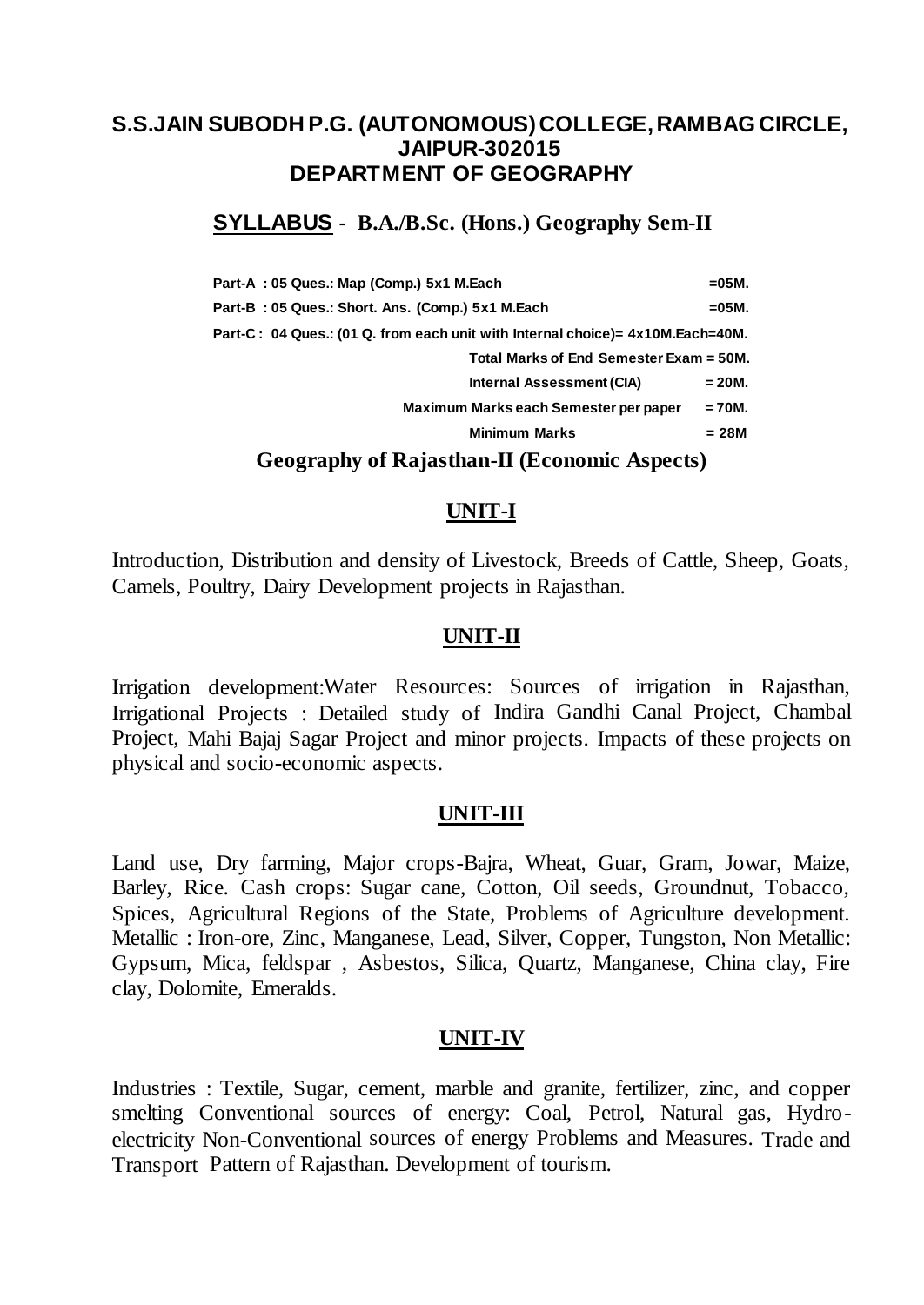**SYLLABUS - B.A./B.Sc. (Hons.) Geography Sem-II**

**MARKS (EXTERNAL) : 75 MARKS (INTERNAL) : 45 MINI. MARKS : 48**

## **PRACTICALS**

Use and Interpretation of Weather Maps of India (July and January), Weather Symbols, Weather Instruments.

Prigmatic Compass survey: Equipments, methods of measurement of bearings, correction of angles, record of survey, closing error and its corrections.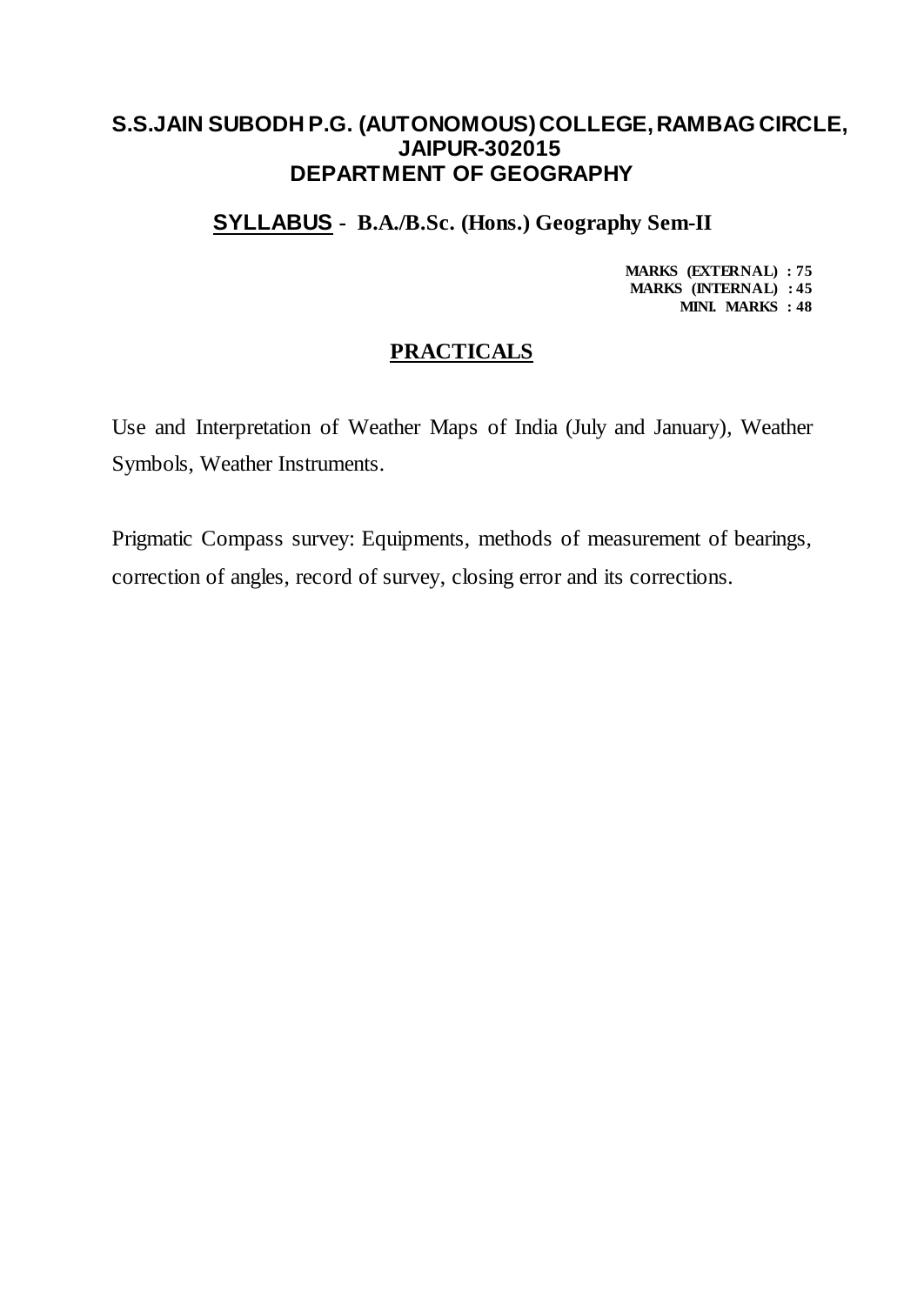## **SYLLABUS - B.A./B.Sc. (Hons.) Geography Sem-III**

| Part-A: 05 Ques.: Map (Comp.) 5x1 M.Each                                       | $=05M$ . |
|--------------------------------------------------------------------------------|----------|
| Part-B: 05 Ques.: Short. Ans. (Comp.) 5x1 M.Each                               | =05M.    |
| Part-C: 04 Ques.: (01 Q. from each unit with Internal choice)= 4x10M.Each=40M. |          |
| Total Marks of End Semester Exam = 50M.                                        |          |
| Internal Assessment (CIA)                                                      | $= 20M.$ |
| Maximum Marks each Semester per paper                                          | $= 70M.$ |
| <b>Minimum Marks</b>                                                           | = 28M    |

### **Paper- I : Introduction to Political Geography**

### **UNIT-I**

Meaning, nature, scope and subject matter of Political Geography, Political Geography and Critical Geopolitics,

### **UNIT-II**

Approaches to the study of Political Geography, Morphological, Functional and united field theory, Role of Physical, Demographic, Economic, Socio-cultural and historical factors in the emergence of states.

### **UNIT-III**

State as a politico-territorial Phenomenon: Changing nature of location, size and shape in Political Geography of States.

## **UNIT-IV**

Political and Administrative framework and its hierarchical relationship to unitary and federal forms of governance.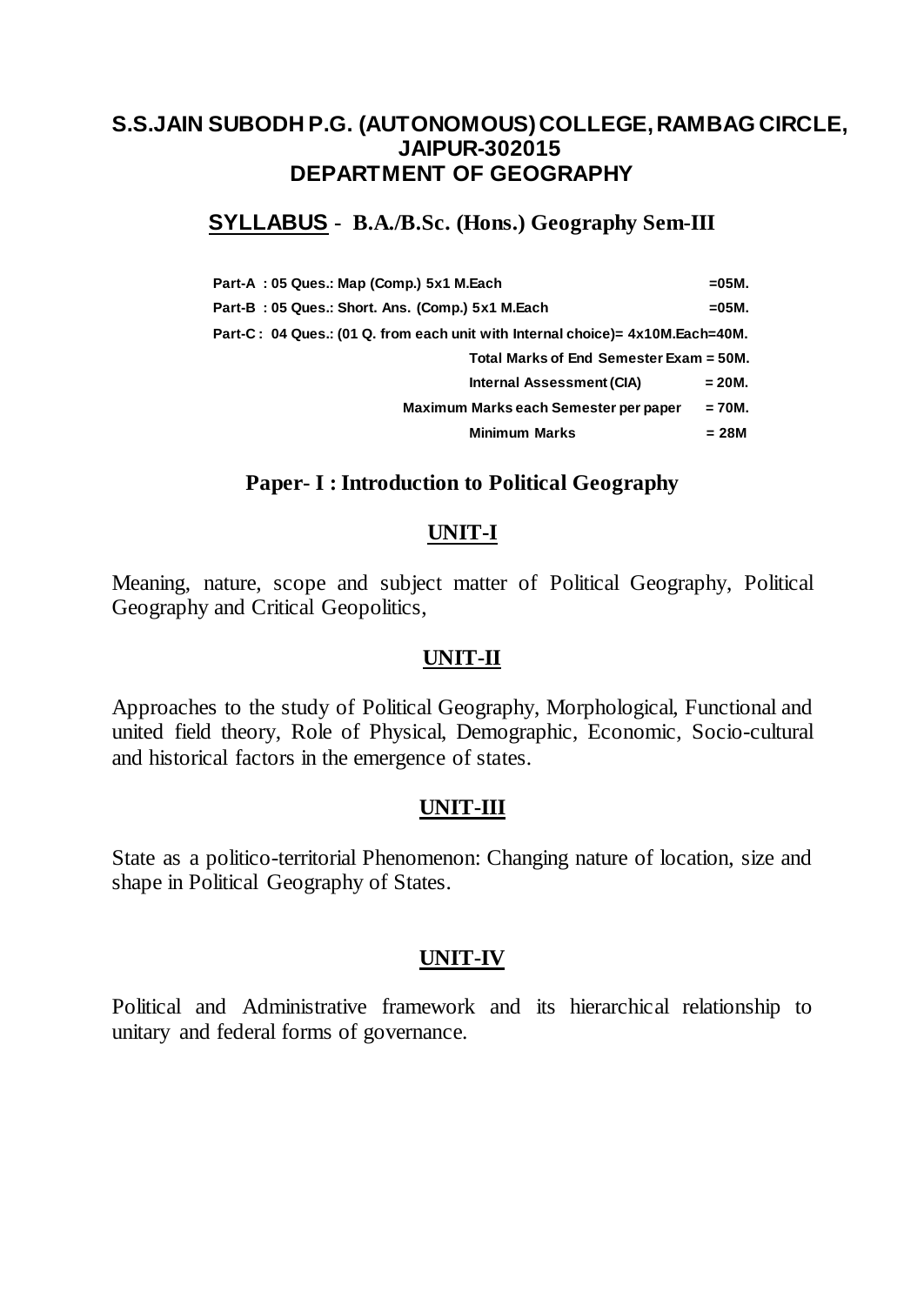## **SYLLABUS - B.A./B.Sc. (Hons.) Geography Sem-III**

| Part-A: 05 Ques.: Map (Comp.) 5x1 M.Each                                       | $= 05M$ . |
|--------------------------------------------------------------------------------|-----------|
| Part-B: 05 Ques.: Short. Ans. (Comp.) 5x1 M.Each                               | $=05M$ .  |
| Part-C: 04 Ques.: (01 Q. from each unit with Internal choice)= 4x10M.Each=40M. |           |
| Total Marks of End Semester Exam = 50M.                                        |           |
| Internal Assessment (CIA)                                                      | $= 20M.$  |
| Maximum Marks each Semester per paper                                          | = 70M.    |
| <b>Minimum Marks</b>                                                           | = 28M     |

### **Paper II: Cultural Geography-I**

### **UNIT-I**

Definition, components of culturel evolution and branches of cultural geography, Cultural realms convergence and divergence process, cultural diversity in world.

### **UNIT-II**

Evolution of Man and rise and dominance of Homosapiens, their pattern of spread over the globe, primary race's and their relationship with surrounding environment, landscape ecology.

#### **UNIT-III**

Evolution of civilization: with special reference to Mesopotamian, Nile, Indus and Hwang-ho.

### **UNIT-IV**

Valley civilization, Indus valley civilization- development, growth, expansion, organization and causes for its downfall.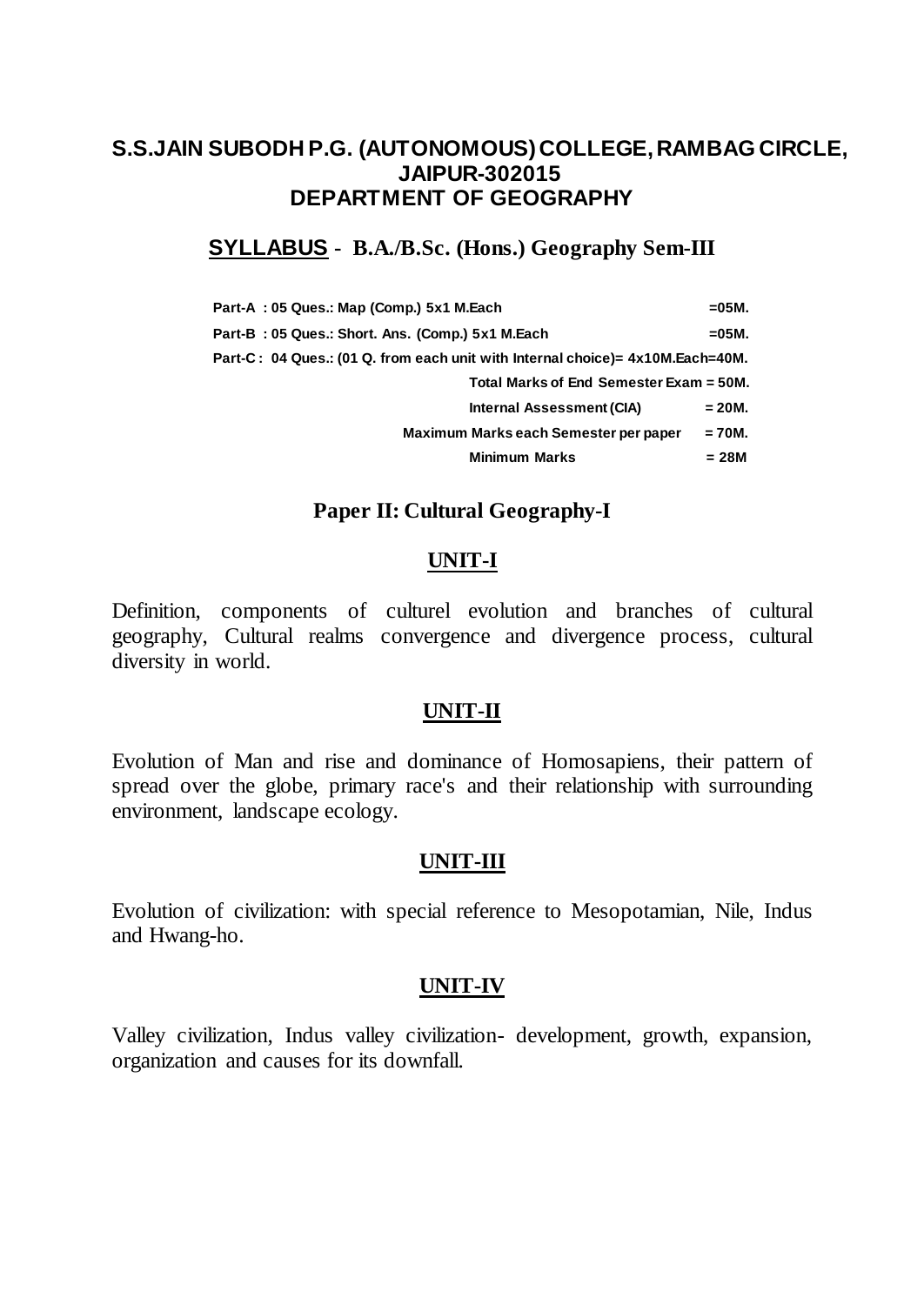# **SYLLABUS - B.A./B.Sc. (Hons.) Geography Sem-III**

| Part-A: 05 Ques.: Map (Comp.) 5x1 M.Each                                       | $= 05M$ . |
|--------------------------------------------------------------------------------|-----------|
| Part-B: 05 Ques.: Short. Ans. (Comp.) 5x1 M.Each                               | $= 05M$ . |
| Part-C: 04 Ques.: (01 Q. from each unit with Internal choice)= 4x10M.Each=40M. |           |
| Total Marks of End Semester Exam = 50M.                                        |           |
| Internal Assessment (CIA)                                                      | = 20M.    |
| Maximum Marks each Semester per paper                                          | $= 70M.$  |
| <b>Minimum Marks</b>                                                           | = 28M     |

## **Paper III: Fundamentals of Biogeography-I**

## **UNIT-I**

Definition, scope and significance of bio-geography, basic ecological principles' - bioenergy, cycle in the terrestrial ecosystem and energy budget of the earth.

### **UNIT-II**

Trophic and food chain, Drawin's theory of' evolution, Concept of' biome and community.

## **UNIT-III**

Origin of fauna and flora: geographical distribution, major genecentres.

### **UNIT-IV**

Domestication plants and animals and their dispersal, distribution of plant life on the earth and its relation soil and soil types, climates and human practices, geographical distribution of animal life on the earth and its relations to soil, vegetation types, climates and human practices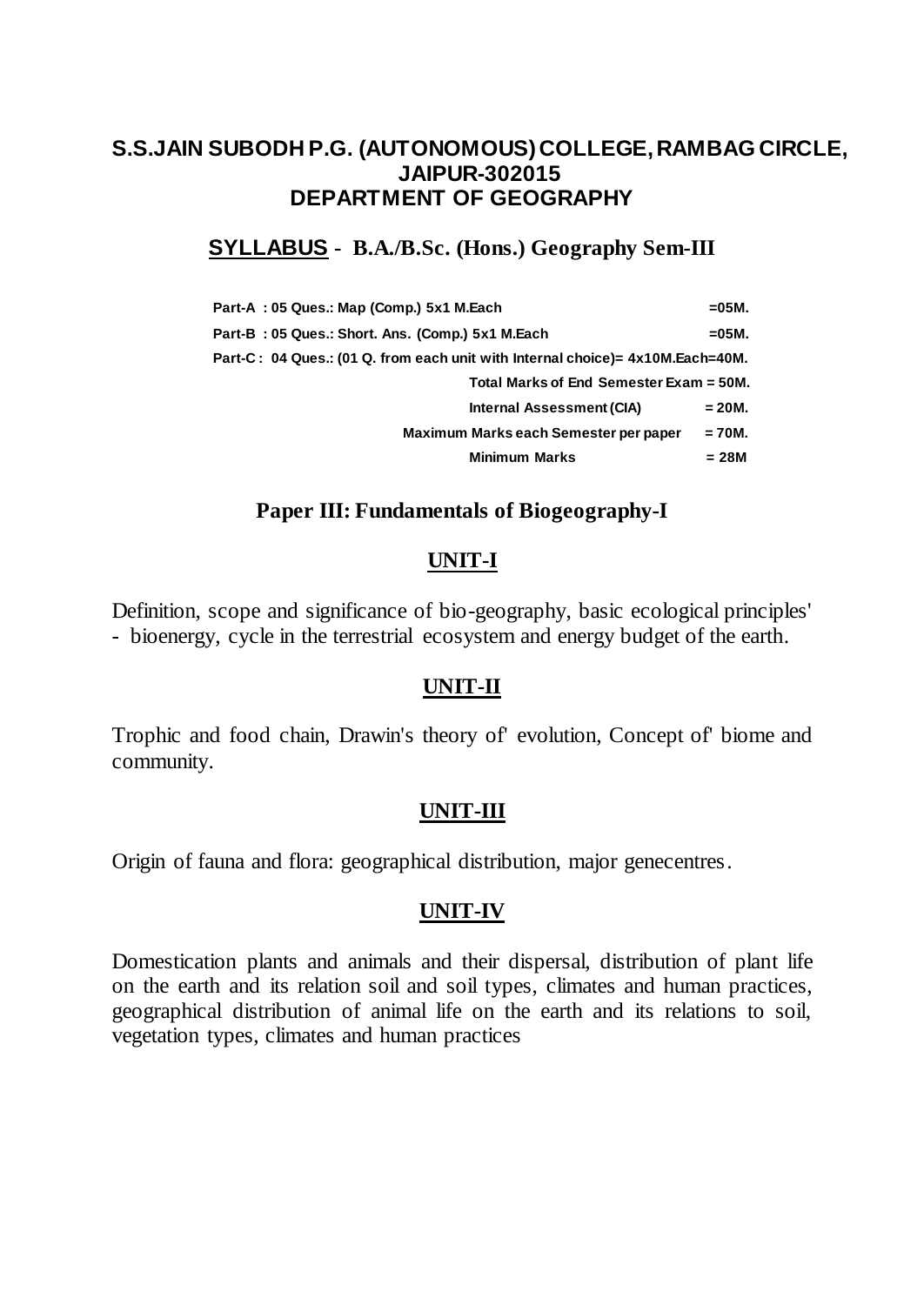## **SYLLABUS - B.A./B.Sc. (Hons.) Geography Sem-III**

| Part-A: 05 Ques.: Map (Comp.) 5x1 M.Each                                        | =05M.    |
|---------------------------------------------------------------------------------|----------|
| Part-B: 05 Ques.: Short. Ans. (Comp.) 5x1 M.Each                                | $=05M$ . |
| Part-C : 04 Ques.: (01 Q. from each unit with Internal choice)= 4x10M.Each=40M. |          |
| Total Marks of End Semester Exam = 50M.                                         |          |
| Internal Assessment (CIA)                                                       | $= 20M.$ |
| Maximum Marks each Semester per paper                                           | $= 70M.$ |
| <b>Minimum Marks</b>                                                            | = 28M    |

## **Paper IV : Statistical Methods in Geography-I**

## **UNIT-I**

Sources of data, Methods of data Collection, Processing, analysis and results.

### **UNIT-II**

Questionnaire and schedule, frequency distributions, characteristics of frequency distribution.

## **UNIT-III**

Number of classes, Class-interval, Graphical representation data - histograms, frequency polygon; frequency curve and cumulative frequency curve (ogive).

### **UNIT-IV**

Measures of central tendency - median, mode, arithmetic mean and geometric mean, measure of variations of dispersion - crude range, quartile deviation, standard deviation, Coefficient of variation.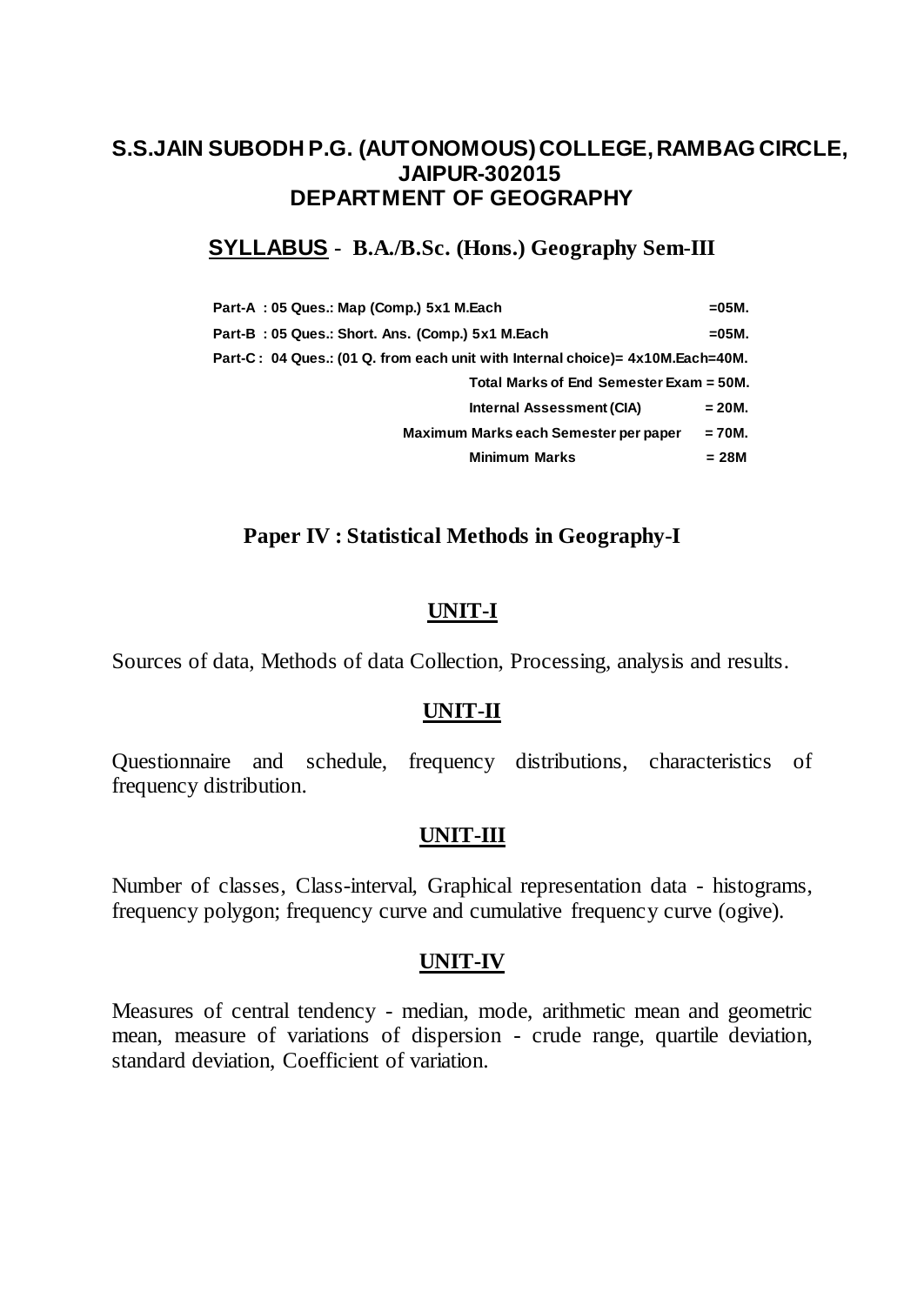### **SYLLABUS - B.A./B.Sc. (Hons.) Geography Sem-III**

**MARKS (EXTERNAL) : 75 MARKS (INTERNAL) : 45 MINI. MARKS : 48**

### **PRACTICAL**

Maps and diagrams: one dimensional (bar & pyramid), two dimensional (square, rectangle, wheel, circles  $\&$  ring), three dimensional diagrams (cube, sphere and block pile), distributional maps: dot, isopleth; choropleth, chorochromatic and chroschernatic.

Measures of central tendency & dispersion: mean, median and mode, mean deviation, quartiles & standard deviation.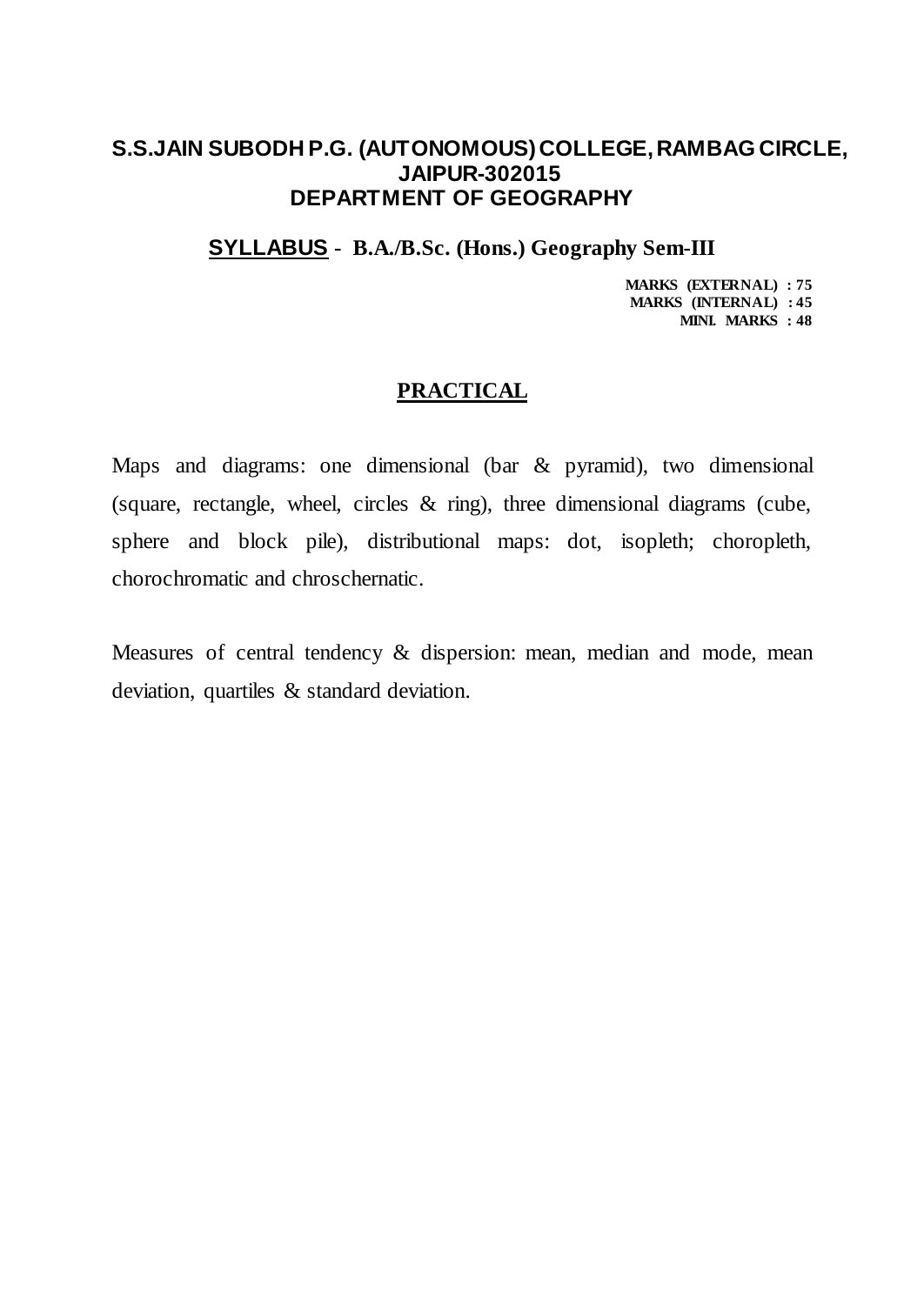## **SYLLABUS - B.A./B.Sc. (Hons.) Geography Sem-IV**

| Part-A: 05 Ques.: Map (Comp.) 5x1 M.Each                                       | $= 05M$ . |
|--------------------------------------------------------------------------------|-----------|
| Part-B: 05 Ques.: Short. Ans. (Comp.) 5x1 M.Each                               | $=05M$ .  |
| Part-C: 04 Ques.: (01 Q. from each unit with Internal choice)= 4x10M.Each=40M. |           |
| Total Marks of End Semester Exam = 50M.                                        |           |
| Internal Assessment (CIA)                                                      | = 20M.    |
| Maximum Marks each Semester per paper                                          | $= 70M.$  |
| <b>Minimum Marks</b>                                                           | $= 28M$   |

### **Paper-I – Political Geography**

### **UNIT-I**

Boundaries and frontiers, Functions and classification of international boundaries,

### **UNIT-II**

Global strategic views of Mackinder, Spykman, Seversky and Mahan and their relevance to Contemporary world situation,

### **UNIT-III**

Underdevelopment and international policies, the North-South dialogue, SAARC and ASEAN.

#### **UNIT-IV**

The new international economic order, international tensions, West Asia and Indian Ocean region, Regionalism in International Relations, Geopolitical Dimensions of Environment.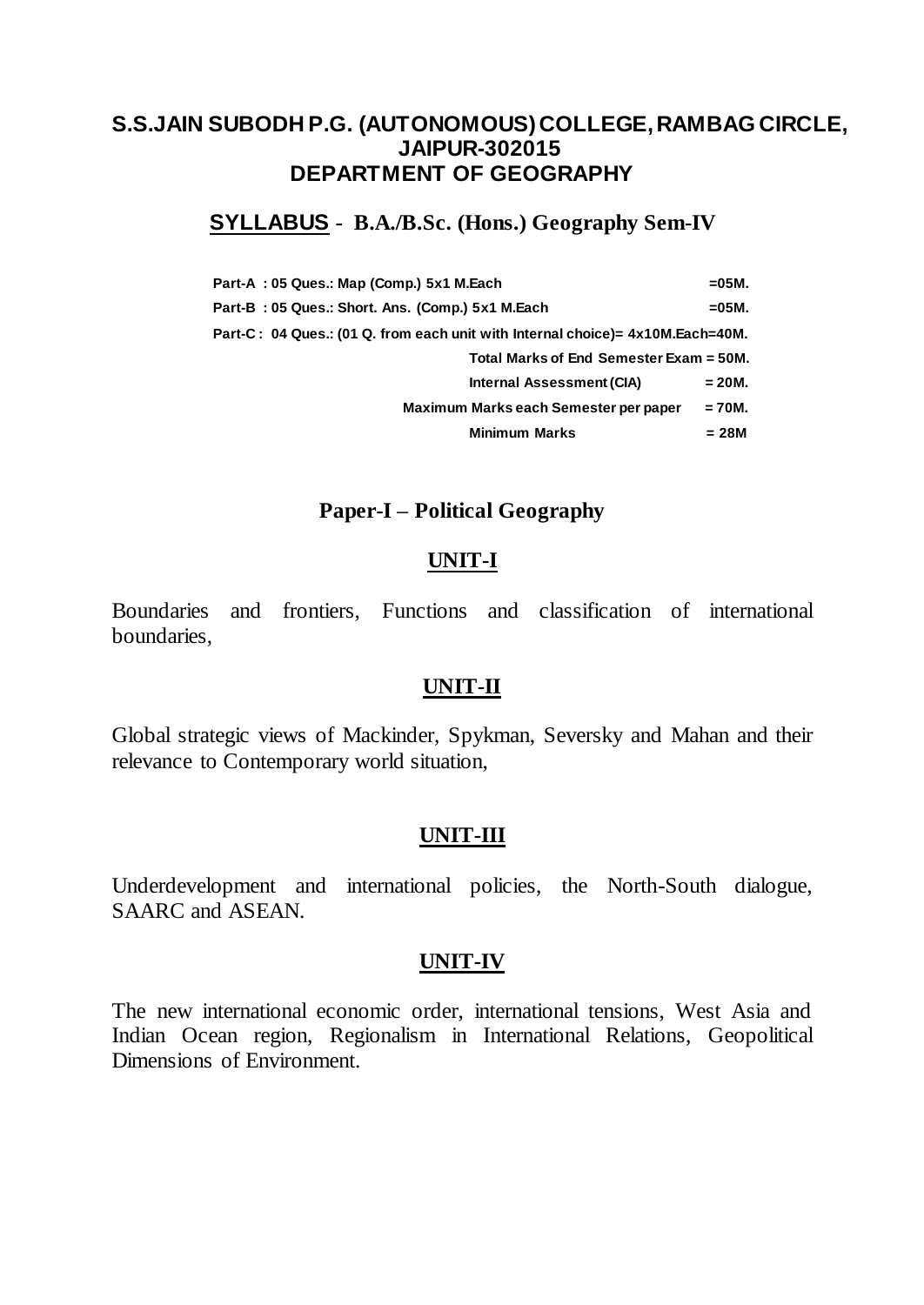## **SYLLABUS - B.A./B.Sc. (Hons.) Geography Sem-IV**

| Part-A: 05 Ques.: Map (Comp.) 5x1 M.Each                                       | $= 05M.$ |
|--------------------------------------------------------------------------------|----------|
| Part-B: 05 Ques.: Short. Ans. (Comp.) 5x1 M.Each                               | $=05M$ . |
| Part-C: 04 Ques.: (01 Q. from each unit with Internal choice)= 4x10M.Each=40M. |          |
| Total Marks of End Semester Exam = 50M.                                        |          |
| Internal Assessment (CIA)                                                      | $= 20M.$ |
| Maximum Marks each Semester per paper                                          | $= 70M.$ |
| <b>Minimum Marks</b>                                                           | $= 28M$  |

## **Paper II: Cultural Geography-II**

### **UNIT-I**

Characteristics and distribution of races, ethnic groups, linguistic families, religious groups.

### **UNIT-II**

Domestication of plants and animals, patterns of livelihood: various economic activities & cultural adaptations.

### **UNIT-III**

Agriculture, industrialization and modernization, technological changes and their spatial implications.

### **UNIT-IV**

Social Structure and Technology, pattern of rural and urban society, social processes in the city; the city in the developing countries.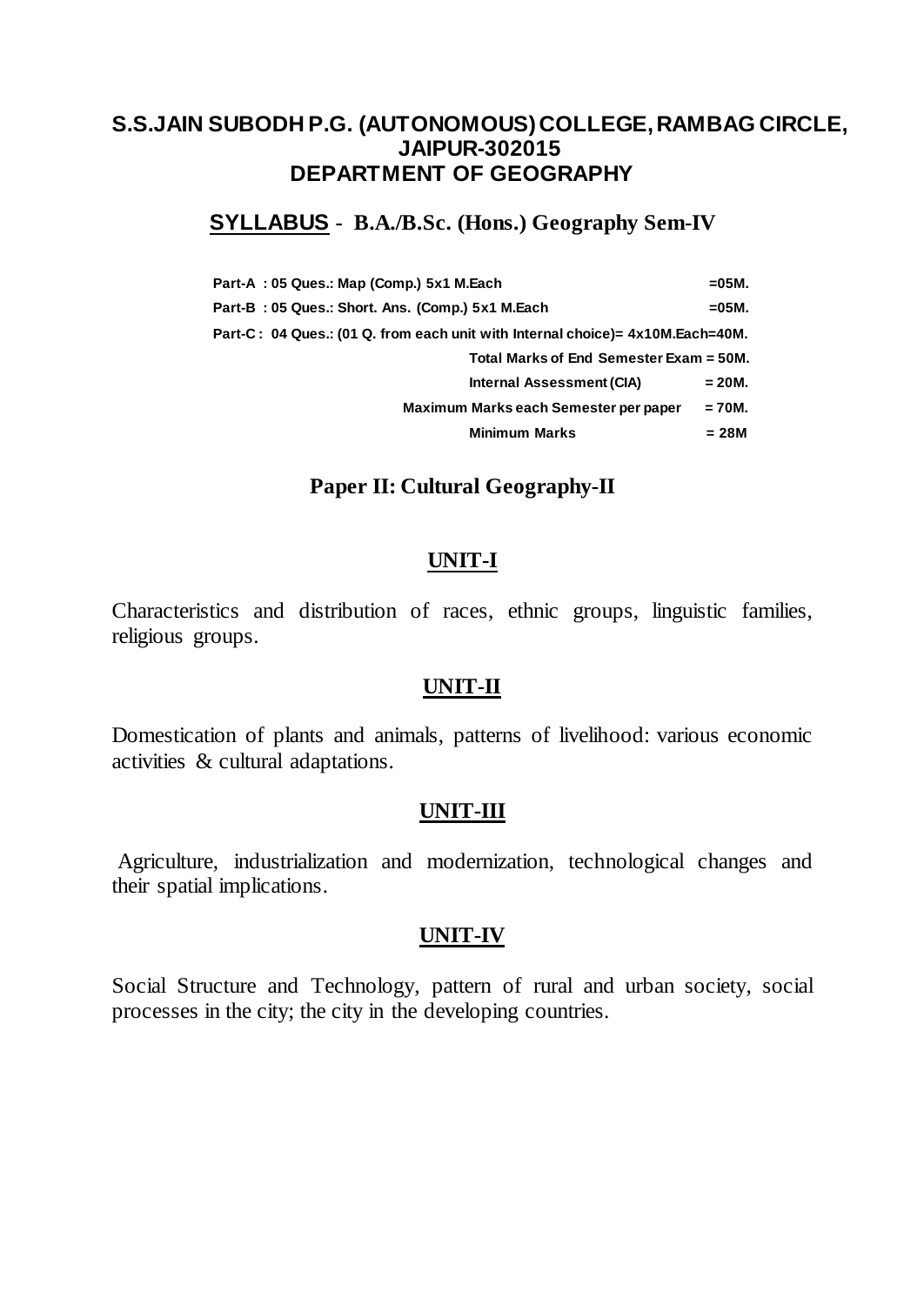## **SYLLABUS - B.A./B.Sc. (Hons.) Geography Sem-IV**

| Part-A: 05 Ques.: Map (Comp.) 5x1 M.Each                                       | $= 05M$ . |
|--------------------------------------------------------------------------------|-----------|
| Part-B: 05 Ques.: Short. Ans. (Comp.) 5x1 M.Each                               | $=05M$ .  |
| Part-C: 04 Ques.: (01 Q. from each unit with Internal choice)= 4x10M.Each=40M. |           |
| Total Marks of End Semester Exam = 50M.                                        |           |
| Internal Assessment (CIA)                                                      | = 20M.    |
| Maximum Marks each Semester per paper                                          | $= 70M.$  |
| <b>Minimum Marks</b>                                                           | $= 28M$   |

## **Paper III: Fundamentals of Biogeography-II**

### **UNIT-I**

Ecological changes over space and time, ecosystem stability and disturbance.

### **UNIT-II**

Managed Ecosystems : agricultural, urban, case studies of human induced ecological changes: Desert Ecosystems with specific reference to Rajasthan.

### **UNIT-III**

Wetland ecosystems with specific reference to the Rajasthan, Wetland, Agricultural ecosystem with specific reference to the Indira Gandhi Nahar Pariyojna (IGNP).

### **UNIT-IV**

Industrial affluent and its effect on fresh water biology and riverine ecosystem, management practice (special reference to Rajasthan).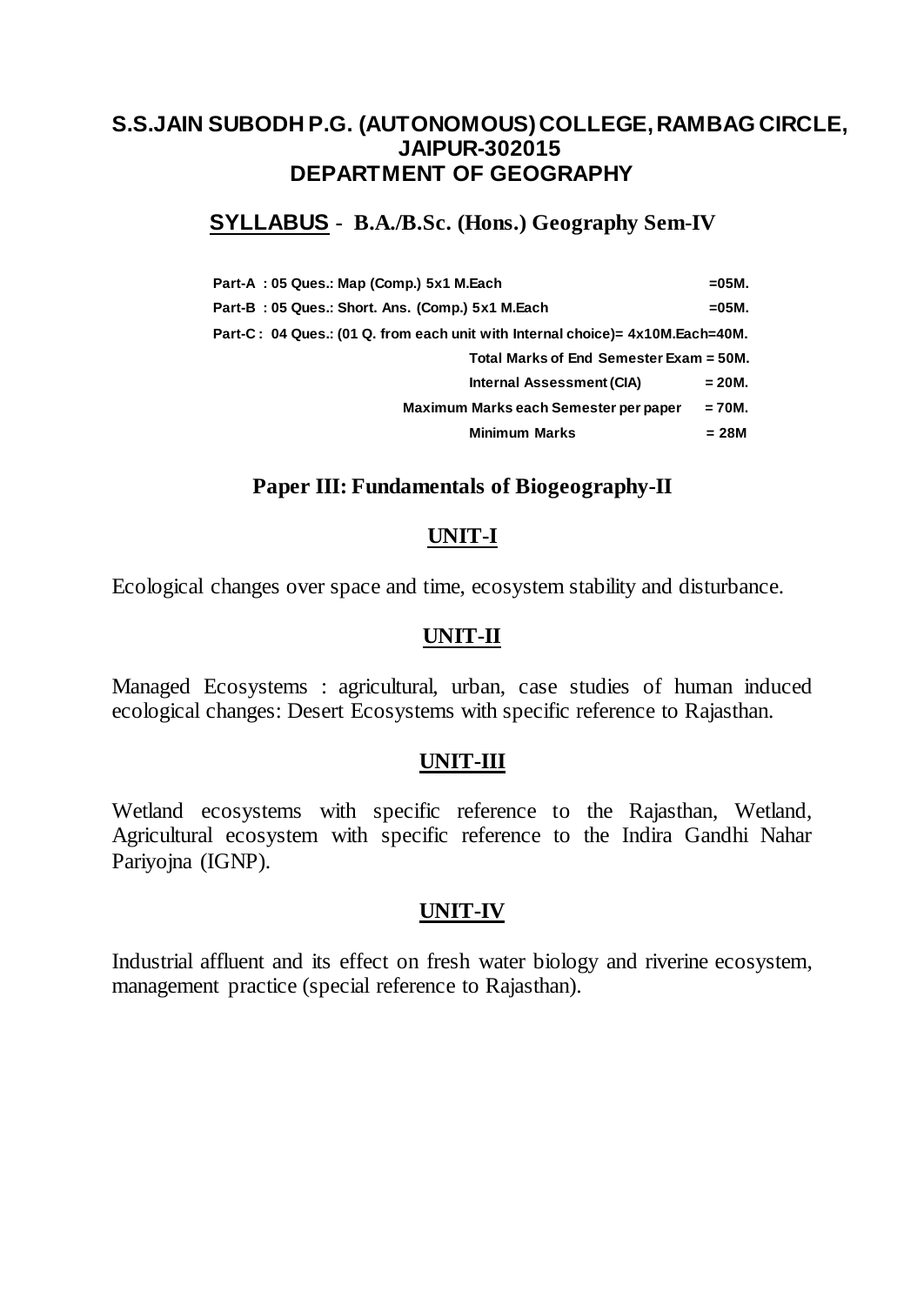# **SYLLABUS - B.A./B.Sc. (Hons.) Geography Sem-IV**

| Part-A: 05 Ques.: Map (Comp.) 5x1 M.Each                                       | $= 05M$ . |
|--------------------------------------------------------------------------------|-----------|
| Part-B: 05 Ques.: Short. Ans. (Comp.) 5x1 M.Each                               | $=05M$ .  |
| Part-C: 04 Ques.: (01 Q. from each unit with Internal choice)= 4x10M.Each=40M. |           |
| Total Marks of End Semester Exam = 50M.                                        |           |
| Internal Assessment (CIA)                                                      | = 20M.    |
| Maximum Marks each Semester per paper                                          | $= 70M.$  |
| <b>Minimum Marks</b>                                                           | $= 28M$   |

### **Paper IV : Statistical Methods in Geography-II**

#### **UNIT-I**

Normal curve, measures of Skewness - Kurtosis, simple correlation and regression.

### **UNIT-II**

Theory of probability-basic principles, axioms probability, probability distribution.

#### **UNIT-III**

Theory of sampling, Types of sampling, Random Systematic and Stratified sampling, Problems Application of sampling methods in Geography, t-test and chi-square test.

#### **UNIT-IV**

Surface and Models – Gravity Potential model, Spatial Interpolation and trend, Surface analysis.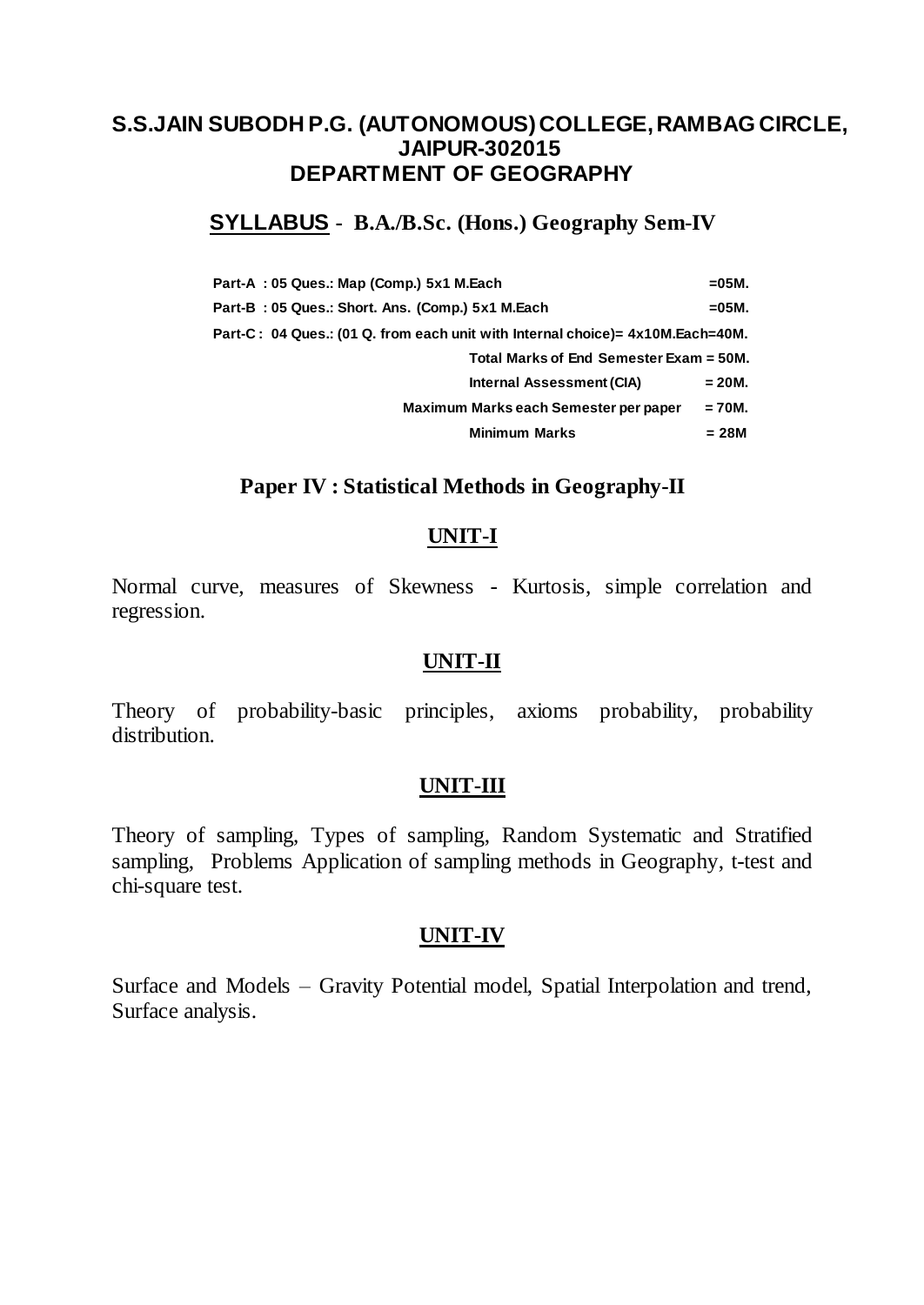### **SYLLABUS - B.A./B.Sc. (Hons.) Geography Sem-IV**

**MARKS (EXTERNAL) : 75 MARKS (INTERNAL) : 45 MINI. MARKS : 48**

### **PRACTICAL**

Plane table surveying: Equipments, procedure, traversing - open and closed traverse, methods- radial and intersection, concept of resectioning: two point problem, three point problem, Use of Indian pattern clinometer.

Project Report – A candidate is to prepare Project Report of a Village area. The project should be based on Primary data obtained by the candidate.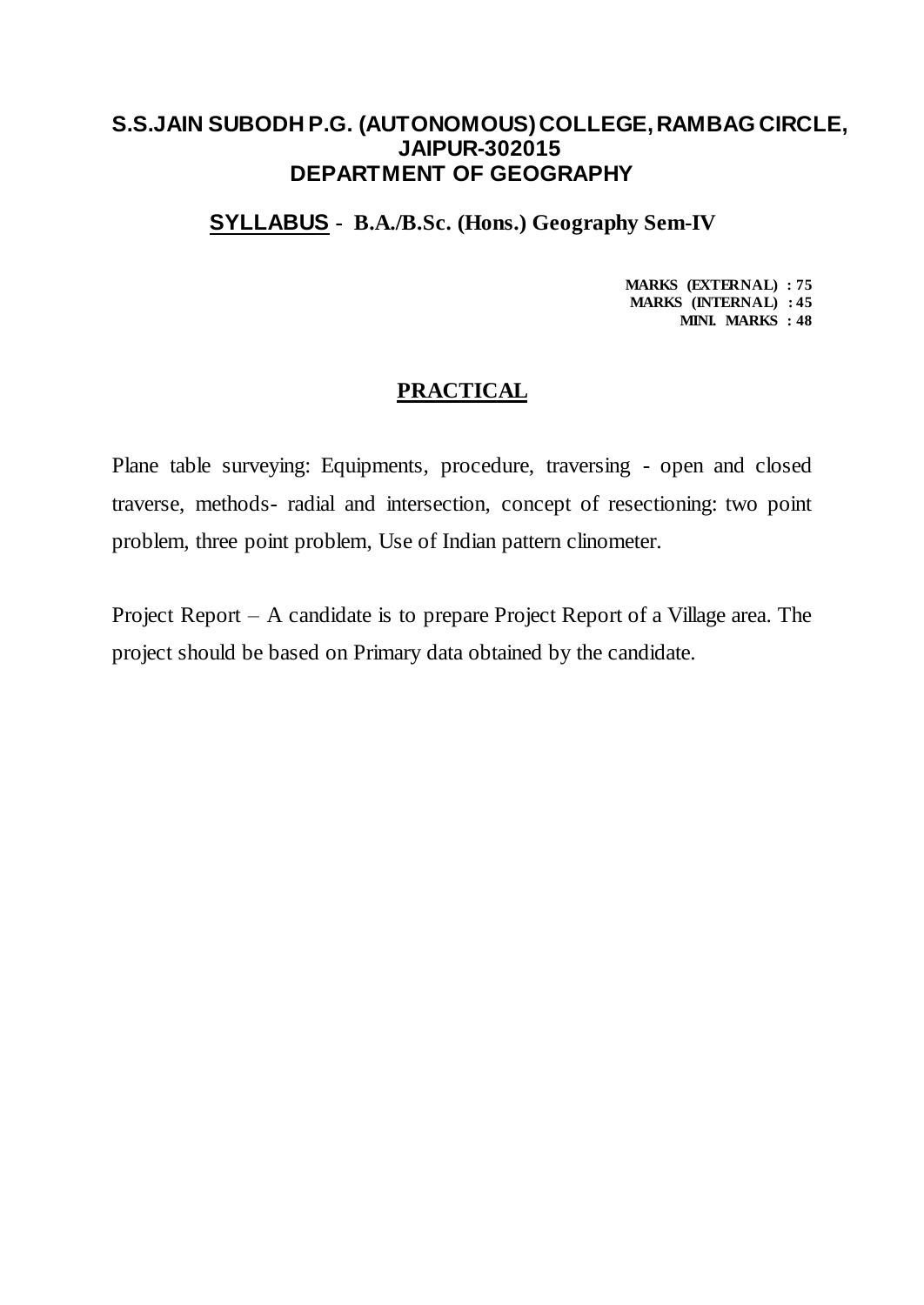## **SYLLABUS - B.A./B.Sc. (Hons.) Geography Sem-V**

| Part-A: 05 Ques.: Map (Comp.) 5x1 M.Each                                       | $=05M$ . |
|--------------------------------------------------------------------------------|----------|
| Part-B: 05 Ques.: Short. Ans. (Comp.) 5x1 M.Each                               | =05M.    |
| Part-C: 04 Ques.: (01 Q. from each unit with Internal choice)= 4x10M.Each=40M. |          |
| Total Marks of End Semester Exam = 50M.                                        |          |
| Internal Assessment (CIA)                                                      | $= 20M.$ |
| Maximum Marks each Semester per paper                                          | $= 70M.$ |
| <b>Minimum Marks</b>                                                           | = 28M    |

### **Paper-I - India - A Systematic Geography-I**

### **UNIT – I**

Indian in the context of Asia and the World Systematic Geography, Land – Major terrain units of India and their characteristics, Drainage Systems and their Functional Significance to the country.

### **UNIT – II**

The Indian Monsoon – Regional and Seasonal variations in climate and climate division. Soils – types, their characteristics and distribution and problems, Soil conservation. Vegetation cover, Vegetation types and their distribution. Forest resources and their conservation.

### **UNIT – III**

People - Numbers, distribution, density and growth with special reference to the Post independence period, Socio Economic implications of Explosive growth of population, Literacy and Education – spatial patterns.

## **UNIT – IV**

Urbanisation – its relation with economy and ecology. Regional development and Planning in India, Environmental issues.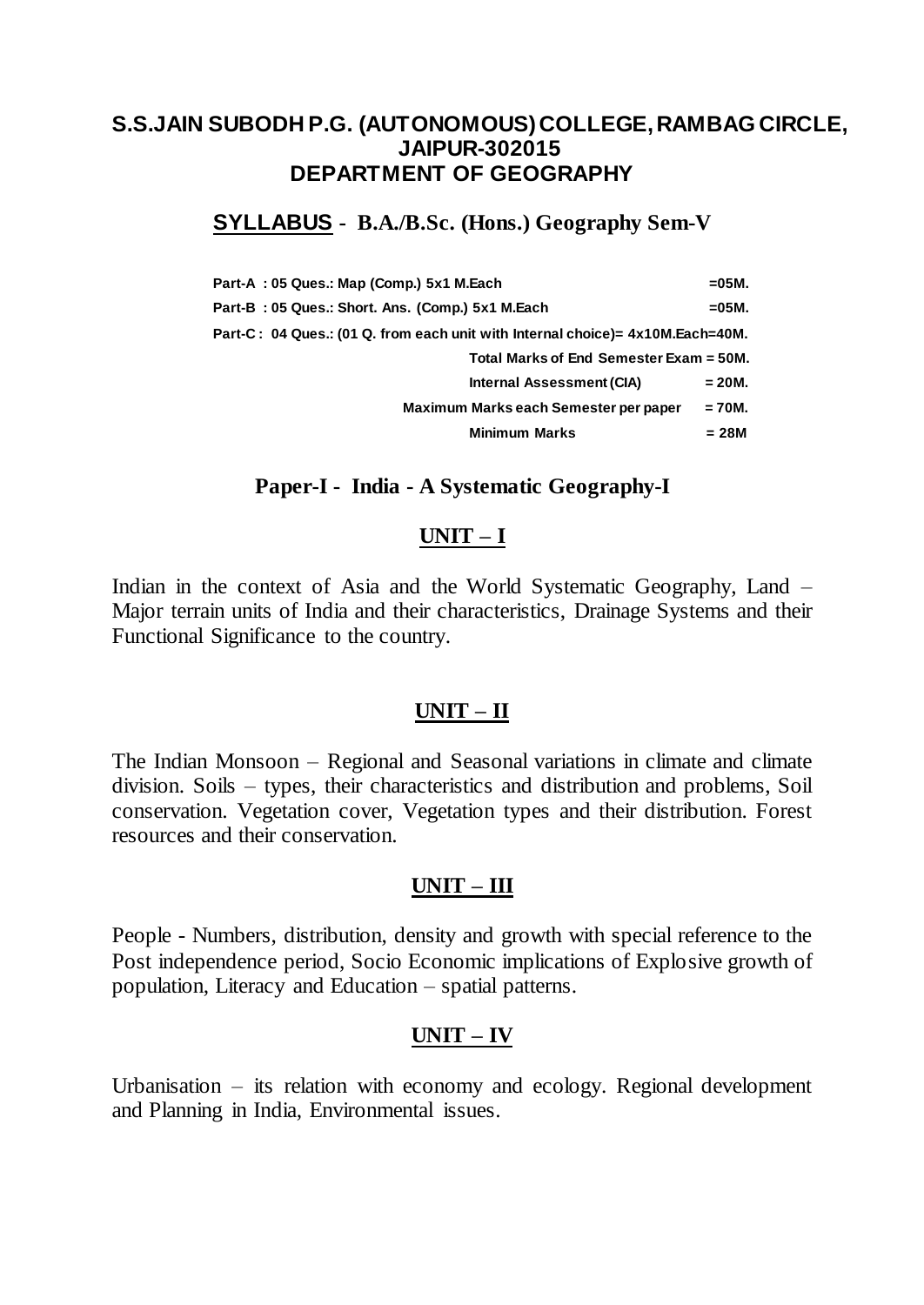## **SYLLABUS - B.A./B.Sc. (Hons.) Geography Sem-V**

| Part-A: 05 Ques.: Map (Comp.) 5x1 M.Each                                       | $=05M$ . |
|--------------------------------------------------------------------------------|----------|
| Part-B: 05 Ques.: Short. Ans. (Comp.) 5x1 M.Each                               | =05M.    |
| Part-C: 04 Ques.: (01 Q. from each unit with Internal choice)= 4x10M.Each=40M. |          |
| Total Marks of End Semester Exam = 50M.                                        |          |
| Internal Assessment (CIA)                                                      | $= 20M.$ |
| Maximum Marks each Semester per paper                                          | $= 70M.$ |
| <b>Minimum Marks</b>                                                           | = 28M    |

## **Paper-II Evolution Geographical Thought -I**

### **UNIT – I**

The nature of Geography is the early classical period with reference to the works of Horodotus, Eratashenes, Strabo and Ptolemy.

## **UNIT – II**

Early Medival Geography contributions of Al biruni, Al-masudi, Al-Idrisi, Ibnbattuta. Geography of Ancient India, Geography of Vedic and Purana's.

### **UNIT – III**

The revival of Geography from the 16th to early 19th century. The works of Varenius, Kant, The development of Scientific Geography during 18th and 19th Centuries.

## **UNIT – IV**

The works of Peschel and W.M. Davis, Herbertson and Saur. Concepts of Areal differentiation and Region.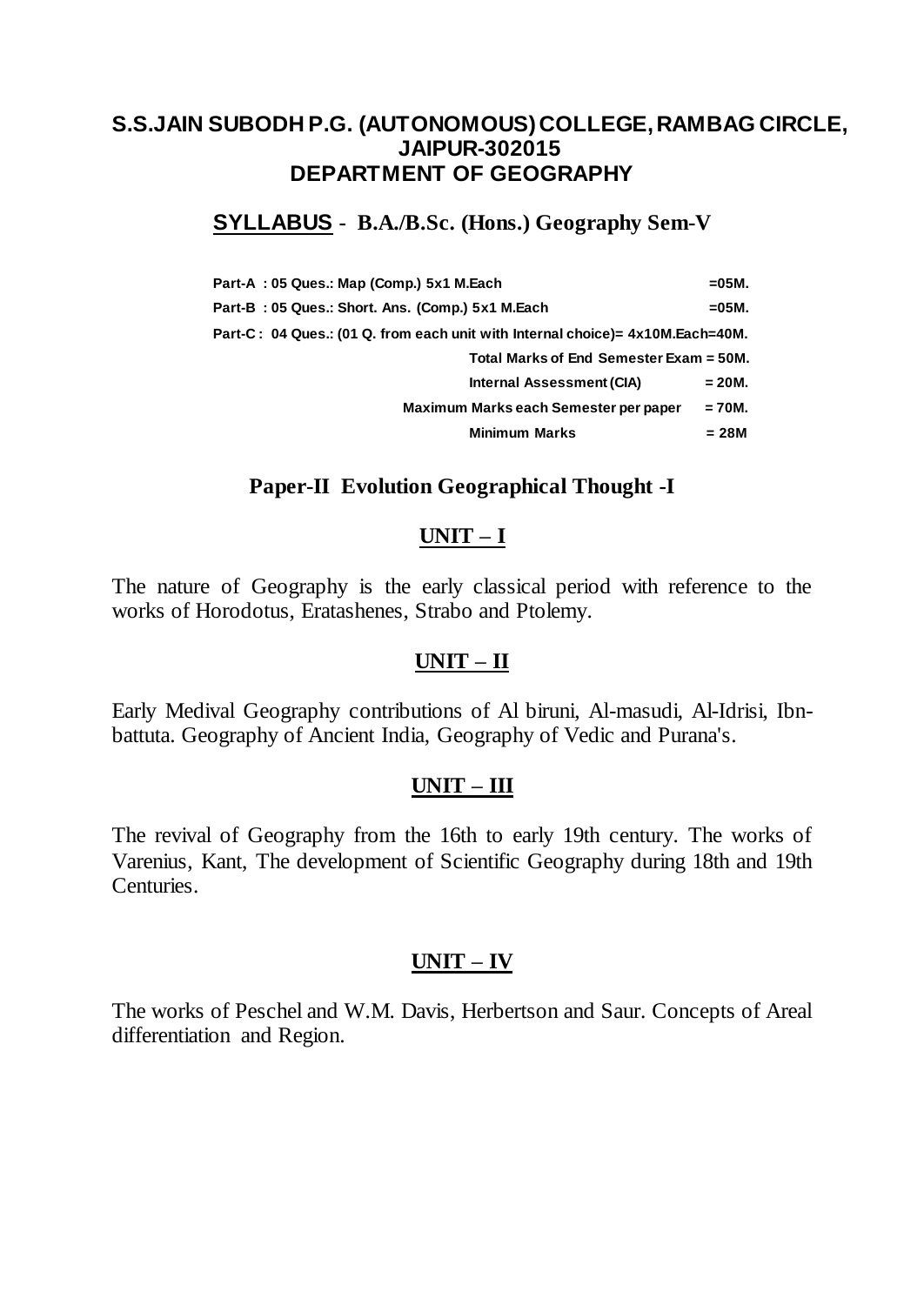## **SYLLABUS - B.A./B.Sc. (Hons.) Geography Sem-V**

| Part-A: 05 Ques.: Map (Comp.) 5x1 M.Each                                        | $=05M$ . |
|---------------------------------------------------------------------------------|----------|
| Part-B: 05 Ques.: Short. Ans. (Comp.) 5x1 M.Each                                | $=05M$ . |
| Part-C : 04 Ques.: (01 Q. from each unit with Internal choice)= 4x10M.Each=40M. |          |
| Total Marks of End Semester Exam = 50M.                                         |          |
| Internal Assessment (CIA)                                                       | $= 20M.$ |
| Maximum Marks each Semester per paper                                           | $= 70M.$ |
| <b>Minimum Marks</b>                                                            | = 28M    |

### **Paper-III Agriculture Geography – An Introduction**

### **UNIT – I**

Nature Scope and Significance of Agricultural Geography, Approaches to the Study of Agricultural Geography – Commodity, Environmental, Systematic and Regional.

## **UNIT – II**

Determinates of Agricultural Land use – Physical, Social, Economic and Cultural.

# **UNIT – III**

Wittlesey's Agricultural types – Their Characteristics and Distribution in the World. A Critical review of Whittleseys agricultural classification.

## **UNIT – IV**

Indian Agriculture  $-$  (a) Problems and Prospects (b) Regions.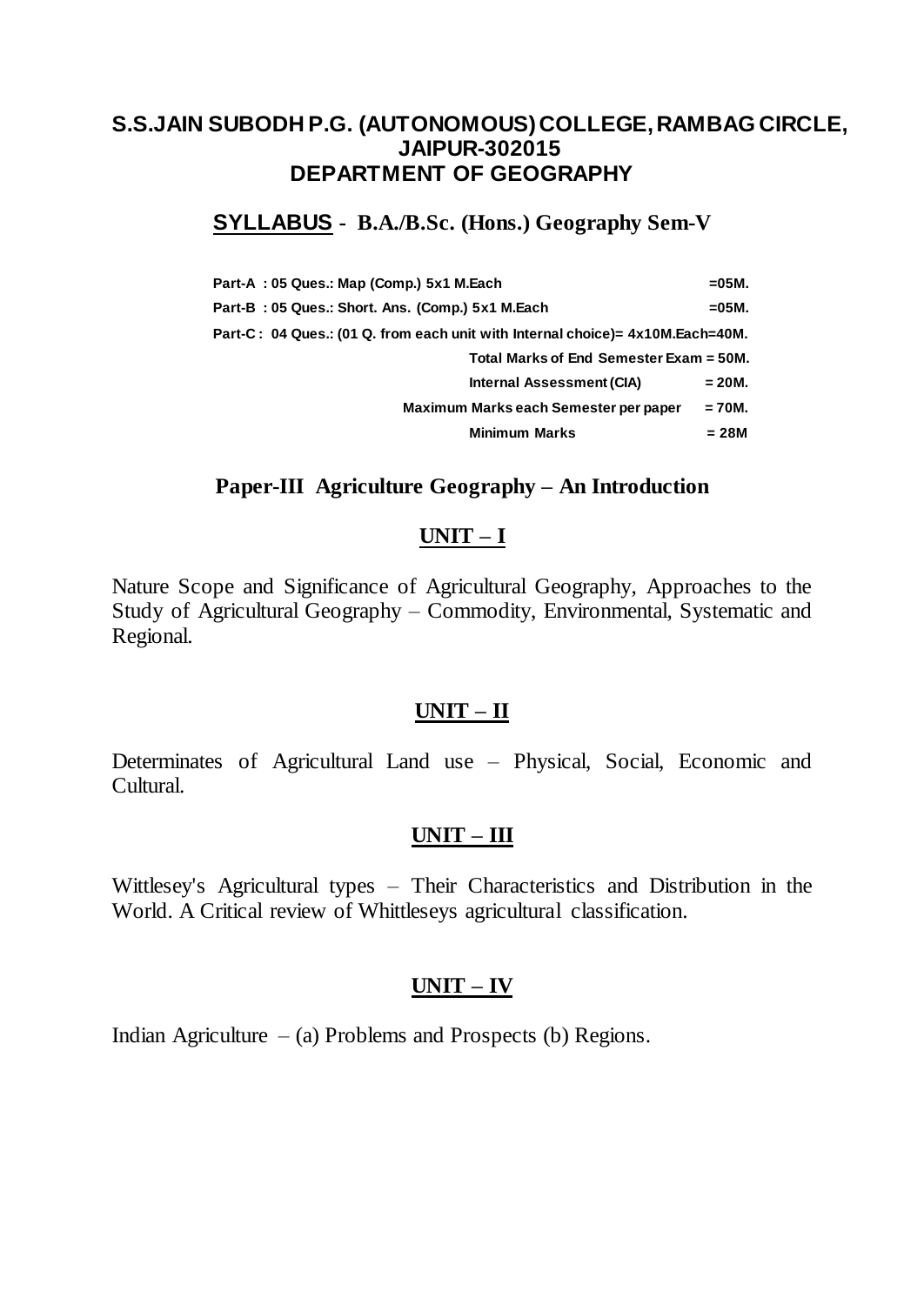# **SYLLABUS - B.A./B.Sc. (Hons.) Geography Sem-V**

| Part-A: 05 Ques.: Map (Comp.) 5x1 M.Each                                       | $=05M$ . |
|--------------------------------------------------------------------------------|----------|
| Part-B: 05 Ques.: Short. Ans. (Comp.) 5x1 M.Each                               | =05M.    |
| Part-C: 04 Ques.: (01 Q. from each unit with Internal choice)= 4x10M.Each=40M. |          |
| Total Marks of End Semester Exam = 50M.                                        |          |
| Internal Assessment (CIA)                                                      | $= 20M.$ |
| Maximum Marks each Semester per paper                                          | = 70M.   |
| <b>Minimum Marks</b>                                                           | = 28M    |

### **Paper-IV Applied Geography-I**

#### **UNIT – I**

Nature Scope and Content of applied Geography identification of problems of interdisciplinary nature (like environment resource base, resource-use, development and disparity).

#### **UNIT – II**

Issues related to variations in Physical Environment. Variations land quality affecting agricultural productivity, Environmental degradation, Environmental disaster and Environmental management.

### **UNIT – III**

Issues related to human resource – quality vs numbers; Social and Demographic issues diversity and disparity : carrying capacity of the earth; human resources use and manpower planning.

### **UNIT – IV**

Issues related to economy; Spatial organisation of economic activities (like agriculture, industry, transport, trade, etc.) Spatial in equalities – Causes and Consequences.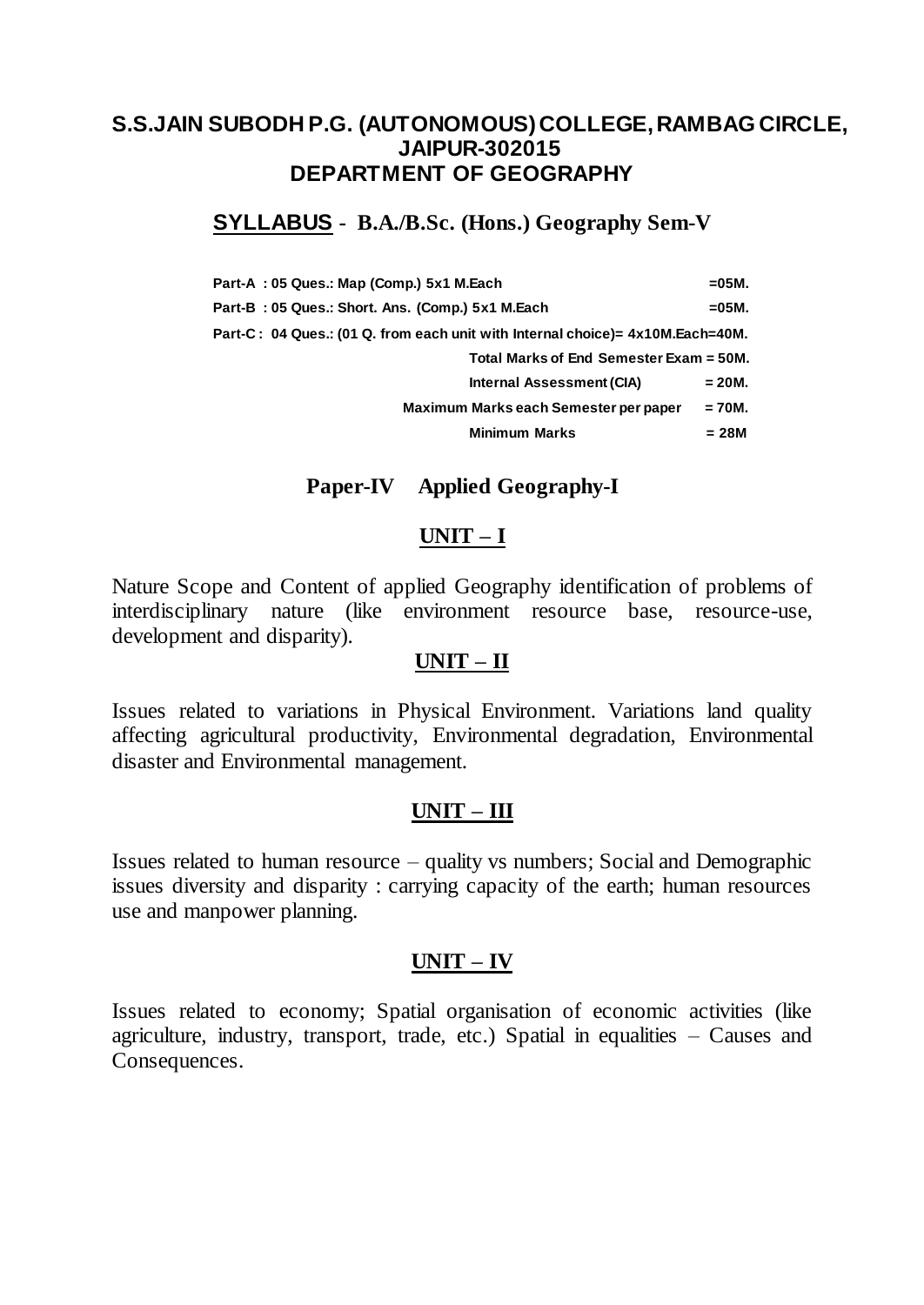### **SYLLABUS - B.A./B.Sc. (Hons.) Geography Sem-V**

**MARKS (EXTERNAL) : 75 MARKS (INTERNAL) : 45 MINI. MARKS : 48**

## **PRACTICALS**

General Principles, Classification, Intensification, transformation and choice of Projections.

Construction, Properties, Limitations and uses of the following Projection :

Cylindrical : Simple, Equal area and macerator's.

Conical : One standard, Two Standard Bonne's, Polyconic and International.

Zenithal : Gnomonic, Stereographic, Orthographic, Equidistant and Equal Area (Polar Cases only).

Conventional : Sinusoidal and mollowedes (normal case only)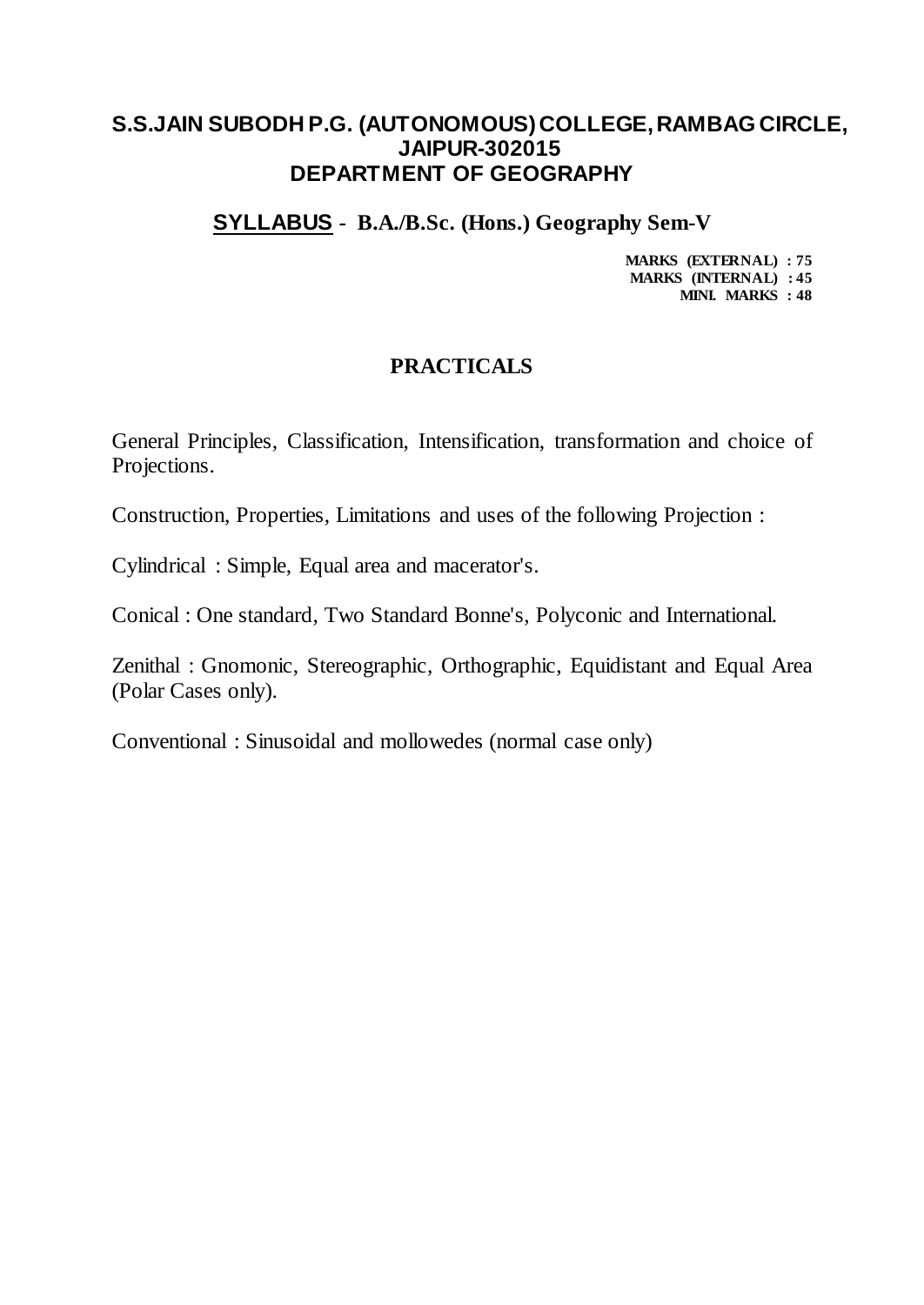## **SYLLABUS - B.A./B.Sc. (Hons.) Geography Sem-VI**

| Part-A: 05 Ques.: Map (Comp.) 5x1 M.Each                                        | $=05M$ . |
|---------------------------------------------------------------------------------|----------|
| Part-B: 05 Ques.: Short. Ans. (Comp.) 5x1 M.Each                                | $=05M$ . |
| Part-C : 04 Ques.: (01 Q. from each unit with Internal choice)= 4x10M.Each=40M. |          |
| Total Marks of End Semester Exam = 50M.                                         |          |
| Internal Assessment (CIA)                                                       | = 20M.   |
| Maximum Marks each Semester per paper                                           | $= 70M.$ |
| <b>Minimum Marks</b>                                                            | = 28M    |

### **Paper-I India - A Systematic Geography-II**

### **UNIT – I**

Economy Changing nature, Indian Economy and over view. Economic Regions of India.

### **UNIT – II**

Agriculture – Main Characteristics and problems of Indian Agriculture, Spatial aspects of irrigation developments, Technological Development in Indian Agriculture, Green Revolution and its Spatial dimension. Regionalisation of Agriculture in India, Food Production and Population growth.

## **UNIT – III**

Mineral and Power Resources – Reserves, Production and Problems of Conservation, Resource Regions of India.

Industry – Industrial Development and Indian Economy – an over view. Locational Factors and Spatial Pattern of Major Industries in India – Iron and Steel, Engineering Goods, Textiles, Chemicals, Cement, Sugar, Paper. Industrial Regions of India.

## **UNIT – IV**

Transport and Trade – Development of transport Network, different modes and their functional Significance. Internal and International trade composition and change. (Both in Spatial and Temporal terms).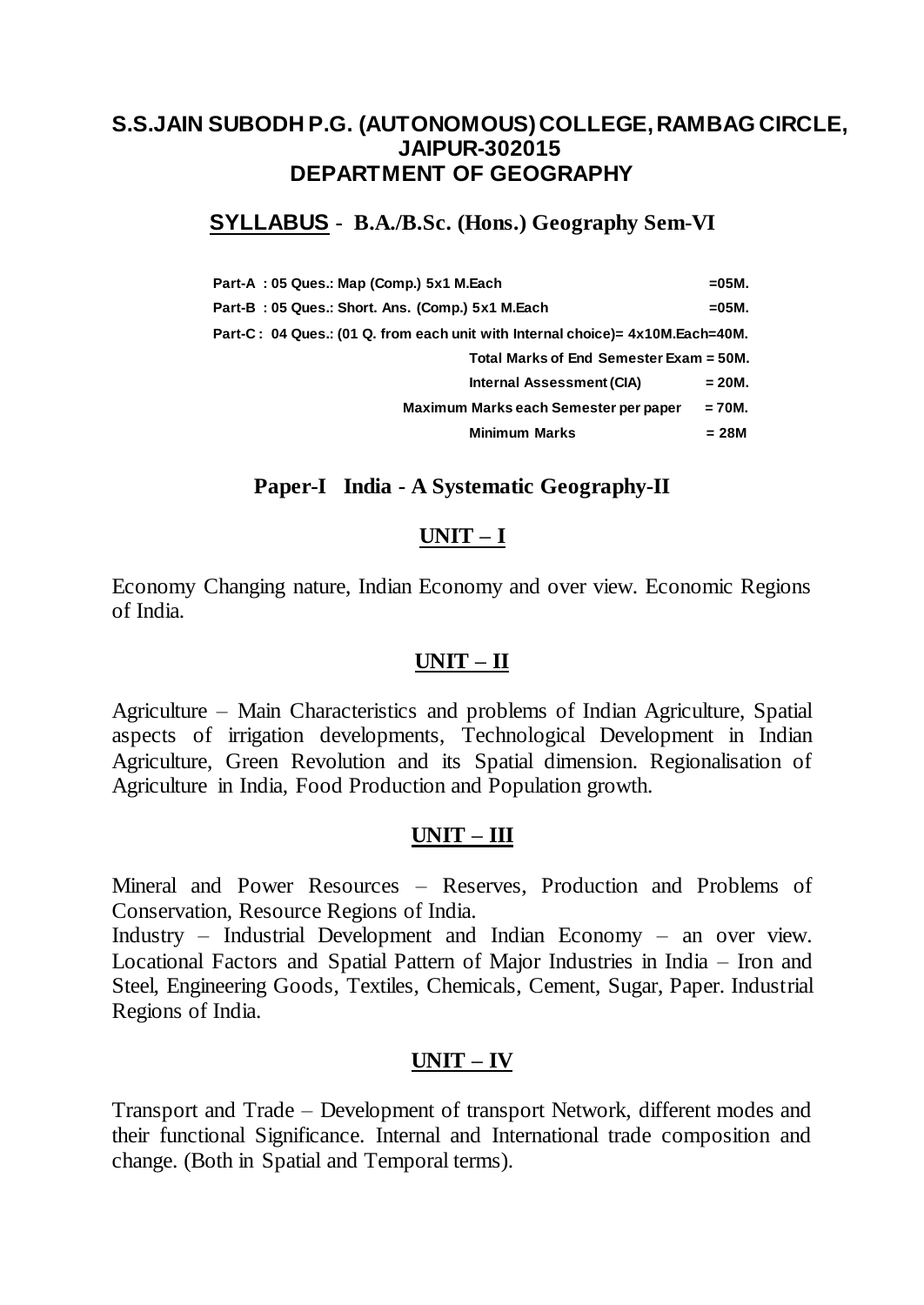# **SYLLABUS - B.A./B.Sc. (Hons.) Geography Sem-VI**

| Part-A: 05 Ques.: Map (Comp.) 5x1 M.Each                                       | $=05M$ . |
|--------------------------------------------------------------------------------|----------|
| Part-B: 05 Ques.: Short. Ans. (Comp.) 5x1 M.Each                               | $=05M$ . |
| Part-C: 04 Ques.: (01 Q. from each unit with Internal choice)= 4x10M.Each=40M. |          |
| Total Marks of End Semester Exam = 50M.                                        |          |
| Internal Assessment (CIA)                                                      | $= 20M.$ |
| Maximum Marks each Semester per paper                                          | $= 70M.$ |
| <b>Minimum Marks</b>                                                           | = 28M    |

## **Paper-II Evolution Geographical Thought -II**

### **UNIT – I**

Founders of Modern Geography, The works of Humboldt and Ritter. The Nature of Geography in the second half of 19th Century.

### **UNIT – II**

The works of Retzel, Richthofen, semple, The views of Huntington, Blache and Brunches.

### **UNIT – III**

The dualism in Geography – the Debate between Environmental determinism and possibilism, the dualism of regional and systematic Geography the dichotomy of Human and Physical Geography.

### **UNIT – IV**

Quantitative Revolution in Geography, Development of Behavioural Geography, Radical Geography, development of Geography in India.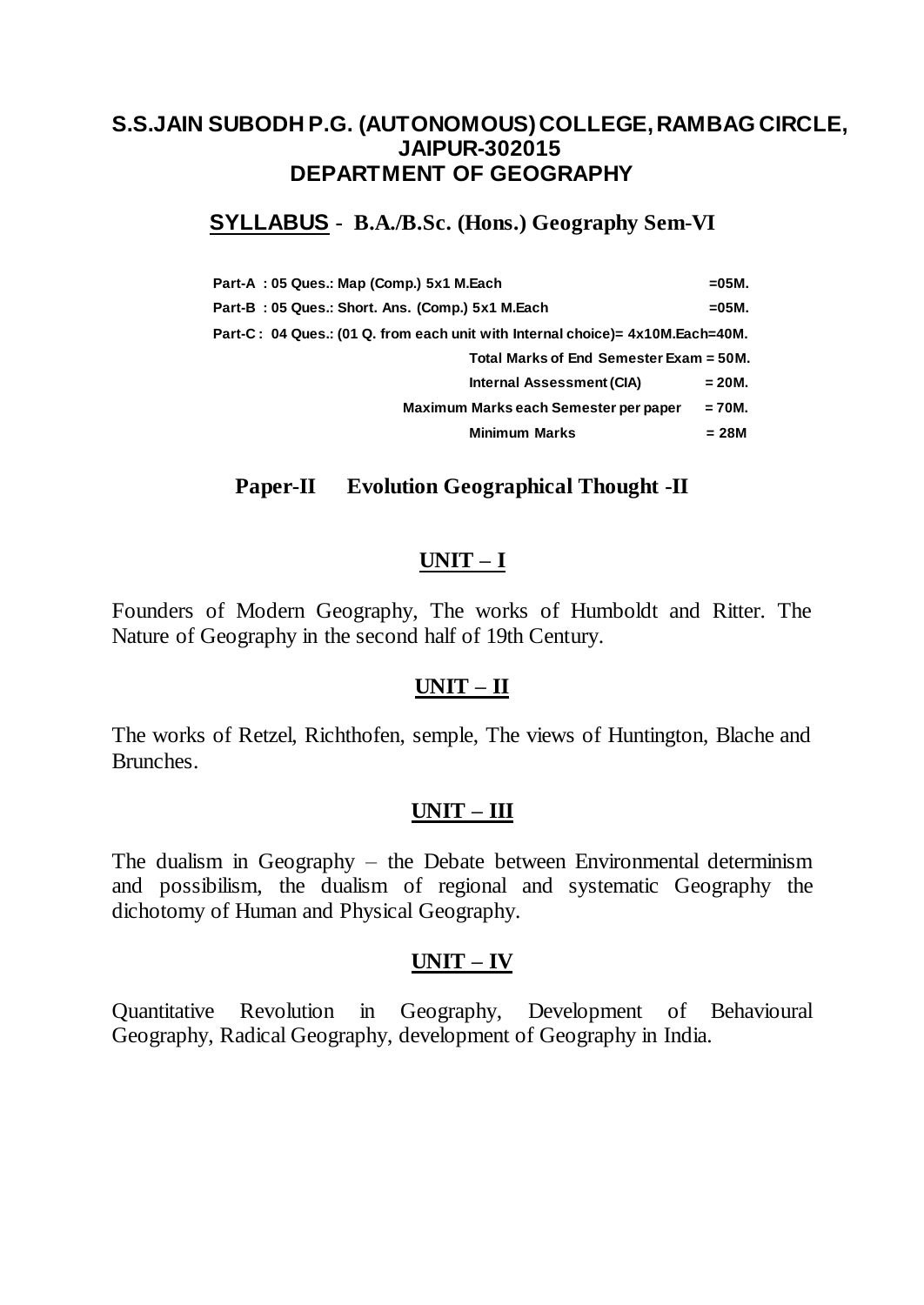## **SYLLABUS - B.A./B.Sc. (Hons.) Geography Sem-VI**

| Part-A: 05 Ques.: Map (Comp.) 5x1 M.Each                                       | $=05M$ . |
|--------------------------------------------------------------------------------|----------|
| Part-B: 05 Ques.: Short. Ans. (Comp.) 5x1 M.Each                               | $=05M$ . |
| Part-C: 04 Ques.: (01 Q. from each unit with Internal choice)= 4x10M.Each=40M. |          |
| Total Marks of End Semester Exam = 50M.                                        |          |
| Internal Assessment (CIA)                                                      | = 20M.   |
| Maximum Marks each Semester per paper                                          | $= 70M.$ |
| <b>Minimum Marks</b>                                                           | $= 28M$  |
|                                                                                |          |

## **Paper-III Agriculture Geography**

#### **UNIT – I**

Agricultural Land use Survey and Proforma, Land Classification : Need and Basis of Land Classification.

### **UNIT – II**

Von thunens Agricultural Location Theory, Dairy Development, Agro Forestry – Importance, Status and Scope in India. Agro – Climatic Regions of India.

### **UNIT – III**

Agricultural Regionalization – Concept, Methods of Delimitation. Crop Combination Detailed Study of Weaver's Method.

### **UNIT – IV**

Technological Factors in the Development of Agriculture, Nutrition and Food balance sheet, Food Security and Problems.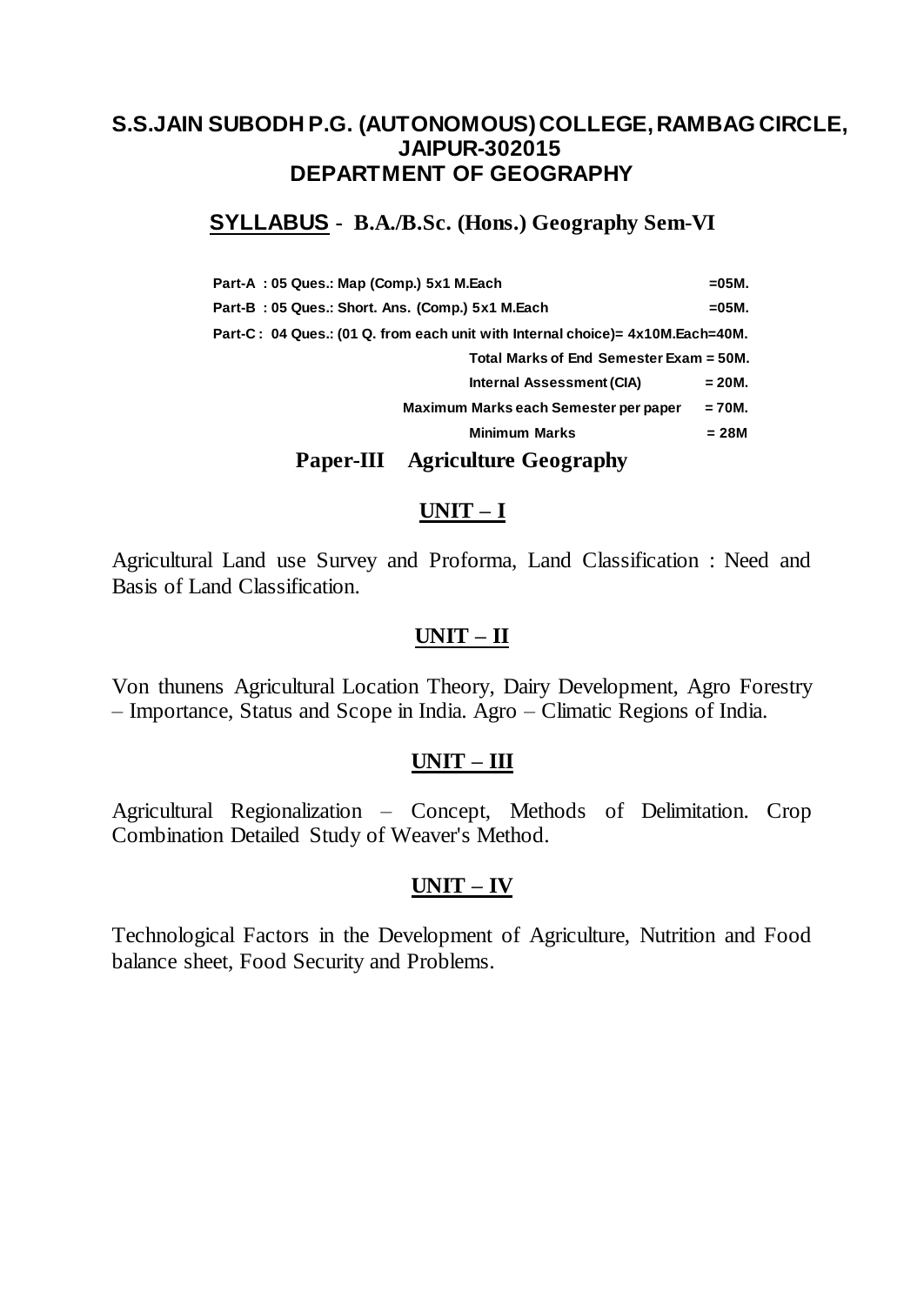## **SYLLABUS - B.A./B.Sc. (Hons.) Geography Sem-VI**

| Part-A: 05 Ques.: Map (Comp.) 5x1 M.Each                                       | $= 05M$ . |
|--------------------------------------------------------------------------------|-----------|
| Part-B: 05 Ques.: Short. Ans. (Comp.) 5x1 M.Each                               | $=05M$ .  |
| Part-C: 04 Ques.: (01 Q. from each unit with Internal choice)= 4x10M.Each=40M. |           |
| Total Marks of End Semester Exam = 50M.                                        |           |
| Internal Assessment (CIA)                                                      | = 20M.    |
| Maximum Marks each Semester per paper                                          | $= 70M.$  |
| <b>Minimum Marks</b>                                                           | $= 28M$   |

### **Paper-IV Applied Geography -II**

### **UNIT – I**

Application of Geographical methods of Survey and Analysis to Contemporary,

## **UNIT – II**

Need and Basis of Land Classification Agricultural Land use in India and USA and U.K.

## **UNIT – III**

Principles of Urban land use planning, Delimitation of Urban Fields. Meaning of Communication and their relation to towns.

## **UNIT – IV**

Environment and sustainable development with a focus on man environment relationship. Review of Policies related to planning formulated for local, regional and national level with special reference of India.